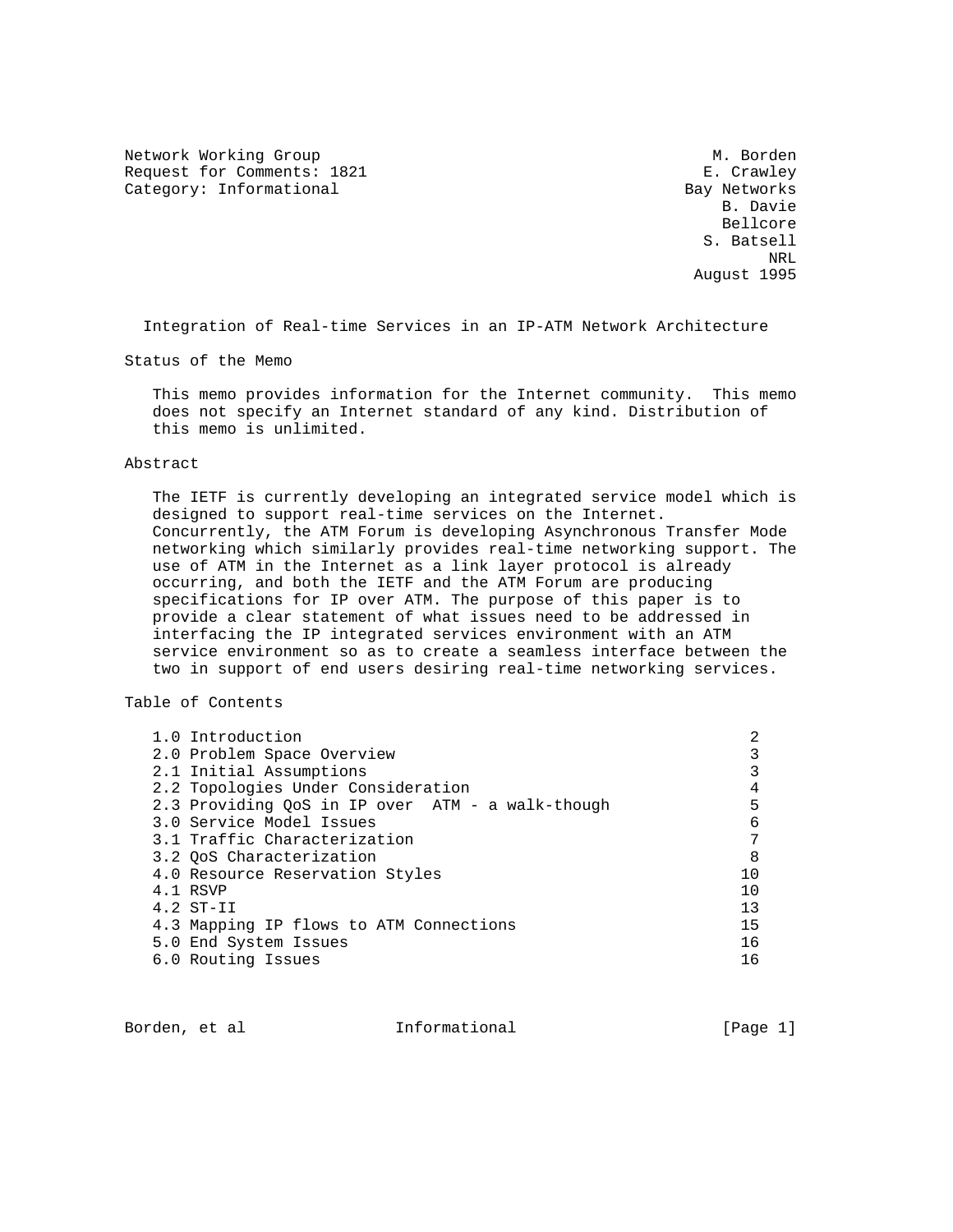6.1 Multicast routing 17 6.2 QoS Routing 17 6.3 Mobile Routing 18 7.0 Security Issues 19 8.0 Future Directions 20 9.0 References 22 10.0 Authors' Addresses 24

### 1.0 Introduction

 The traditional network service on the Internet is best-effort datagram transmission. In this service, packets from a source are sent to a destination, with no guarantee of delivery. For those applications that require a guarantee of delivery, the TCP protocol will trade packet delay for correct reception by retransmitting those packets that fail to reach the destination. For traditional computer-communication applications such as FTP and Telnet in which correct delivery is more important than timeliness, this service is satisfactory. However, a new class of application which uses multiple media (voice, video, and computer data) has begun to appear on the Internet. Examples of this class of application are video teleconferencing, video-on-demand, and distributed simulation. While these applications can operate to some extent using best-effort delivery, trading packet delay for correct reception is not an acceptable trade-off. Operating in the traditional mode for these applications results in reduced quality of the received information and, potentially, inefficient use of bandwidth. To remedy this problem the IETF is developing a real-time service environment in which multiple classes of service are offered [6]. This environment will greatly extend the existing best-effort service model to meet the needs of multimedia applications with real-time constraints.

 At the same time that this effort is underway in the IETF, Asynchronous Transfer Mode (ATM) is being developed, initially as a replacement for the current telephone network protocols, but more recently as a link-layer protocol for computer communications. As it was developed from the beginning with telephone voice applications in mind, a real-time service environment is an integral part of the protocol. With the approval of UNI 3.1 by the ATM Forum, the ATM standards now have several categories of service. Given the wide acceptance of ATM by the long-line carriers, the use of ATM in the Internet is, if not guaranteed, highly likely. The question now becomes, how can we successfully interface between the real-time services offered by ATM and the new,integrated service environment soon to be available in the IP protocol suite. The current IP over ATM standards assume no real-time IP protocols. It is the purpose of this RFC to clearly delineate what the issues are in integrating real-time services in an IP-over-ATM network [10,15,19,20,21].

Borden, et al informational informational [Page 2]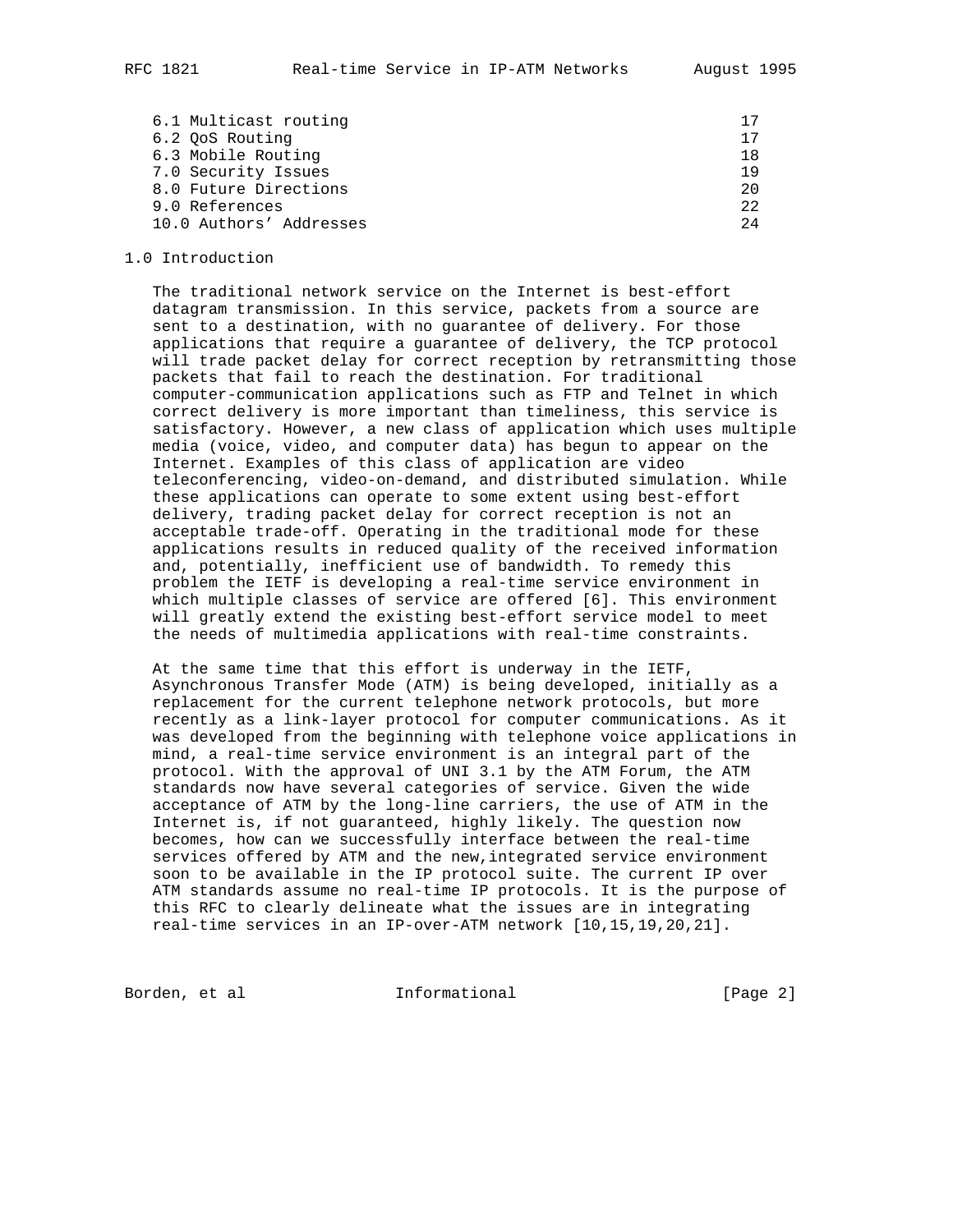In the IP-over-ATM environment, as in many others, multicast routing adds an additional set of challenges. While the major focus of this paper is quality of service (QoS) issues, it is unwise at best to ignore multicast when considering these issues, especially since so many of the applications that motivate the provision of real time QoS also require efficient multicast support. We will therefore try to keep considerations of multicast in the foreground in the following discussion.

 One of the primary motivations for this document is a belief by the authors that ATM should, if possible, be used as more than a leased line replacement. That is to say, while it is possible for the Internet to be overlaid on constant bit rate (CBR), permanent virtual circuits (PVCs), thus reducing IP over ATM to a previously solved problem, we believe that this is unlikely to be the most efficient way to use ATM services as they are offered by carriers or as they appear in LANs. For example, a carrier offering a CBR service must assume that the peak bit rate can be used continuously with no degradation in quality and so resources must be allocated to the connection to provide that service, even if the peak rate is in fact rarely used. This is likely to make a CBR service more expensive that a variable bit rate service of the same peak capacity. Another way to view this is that the new IP service model will allow us to associate information about the bandwidth requirements of applications with individual flows; surely it is not wise to discard this information when we request a service from an ATM subnet.

 While we believe that there is a range of capabilities in ATM networks that can be effectively used by a real-time Internet, we do not believe that just because ATM has a capability, the Internet must use it. Thus, our goal in this RFC is to begin to explore how an Internet with real time service capability might make most effective use of ATM networks. Since there are a number of problems to be resolved to achieve this effective use, our major goal at this point is to describe the scope of the problems that need to be addressed.

2.0 Problem Space Overview

 In this section we aim to describe in high level terms the scope of the problem that will be explored in more detail in later sections.

### 2.1 Initial Assumptions

 We begin by assuming that an Integrated Services Internet, i.e., an Internet with a range of qualities of service to support both real time and non-real-time applications, will eventually happen. A number of working groups are trying to make this happen, notably

Borden, et al **Informational** [Page 3]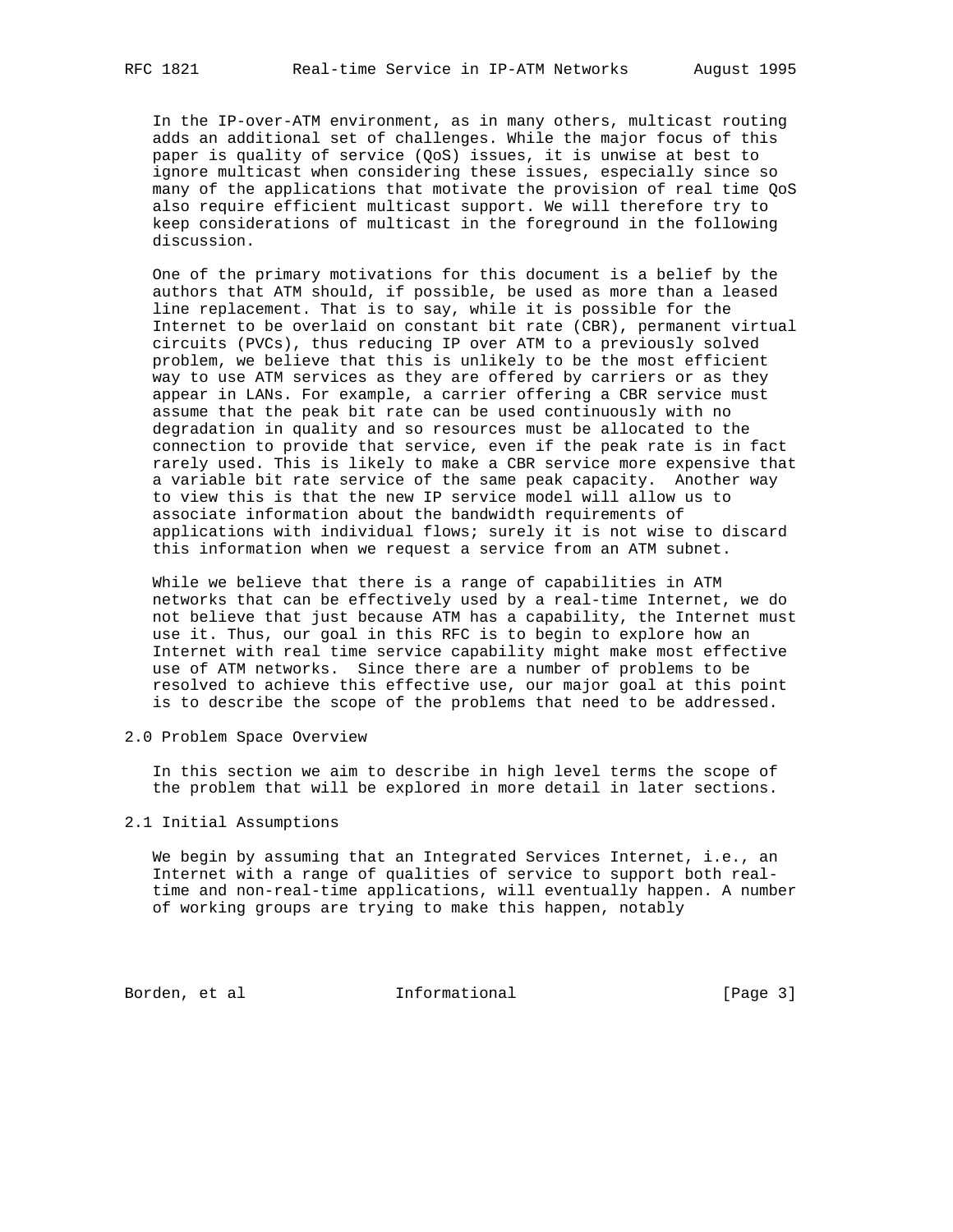- \* the Integrated Services group (int-serv), which is working to define a new IP service model, including a set of services suited to a range of real-time applications;
- \* the Resource reservation Setup Protocol group (rsvp), which is defining a resource reservation protocol [7] by which the appropriate service for an application can be requested from the network;
- \* the Internet Streams Protocol V2 group (ST-II), which is updating [27], a stream-oriented internet protocol that provides a range of service qualities.

 In addition, the IETF IP over ATM working group and the ATM Forum Multiprotocol over ATM group are working to define a model for protocols to make use of the ATM layer.

 Since these groups have not yet generated standards, we will need to do some amount of extrapolation to predict the problems that may arise for IP over ATM. We also assume that the standards being developed in the ATM Forum will largely determine the service model for ATM. Again, some extrapolation may be needed. Given these assumptions, this paper aims to explore ways in which a future Integrated Services Internet might make effective use of ATM as it seems likely to be deployed.

2.2 Topologies Under Consideration

 Figure 1 shows a generic internetwork that includes ATM and non-ATM subnetworks. This paper aims to outline the problems that must be addressed to enable suitable quality of service to be provided end to-end across such a network. The problem space, therefore, includes

- \* communication across an 'ATM-only' network between two hosts directly connected to the ATM network;
- \* communication between ATM-connected hosts which involves traversing some non-ATM subnets;
- \* communication between a host on a non-ATM subnet and a host directly connected to ATM;
- \* communication between two hosts, neither of which has a direct ATM connection, but which may make use of one or more ATM networks for some part of the path.

Borden, et al informational informational [Page 4]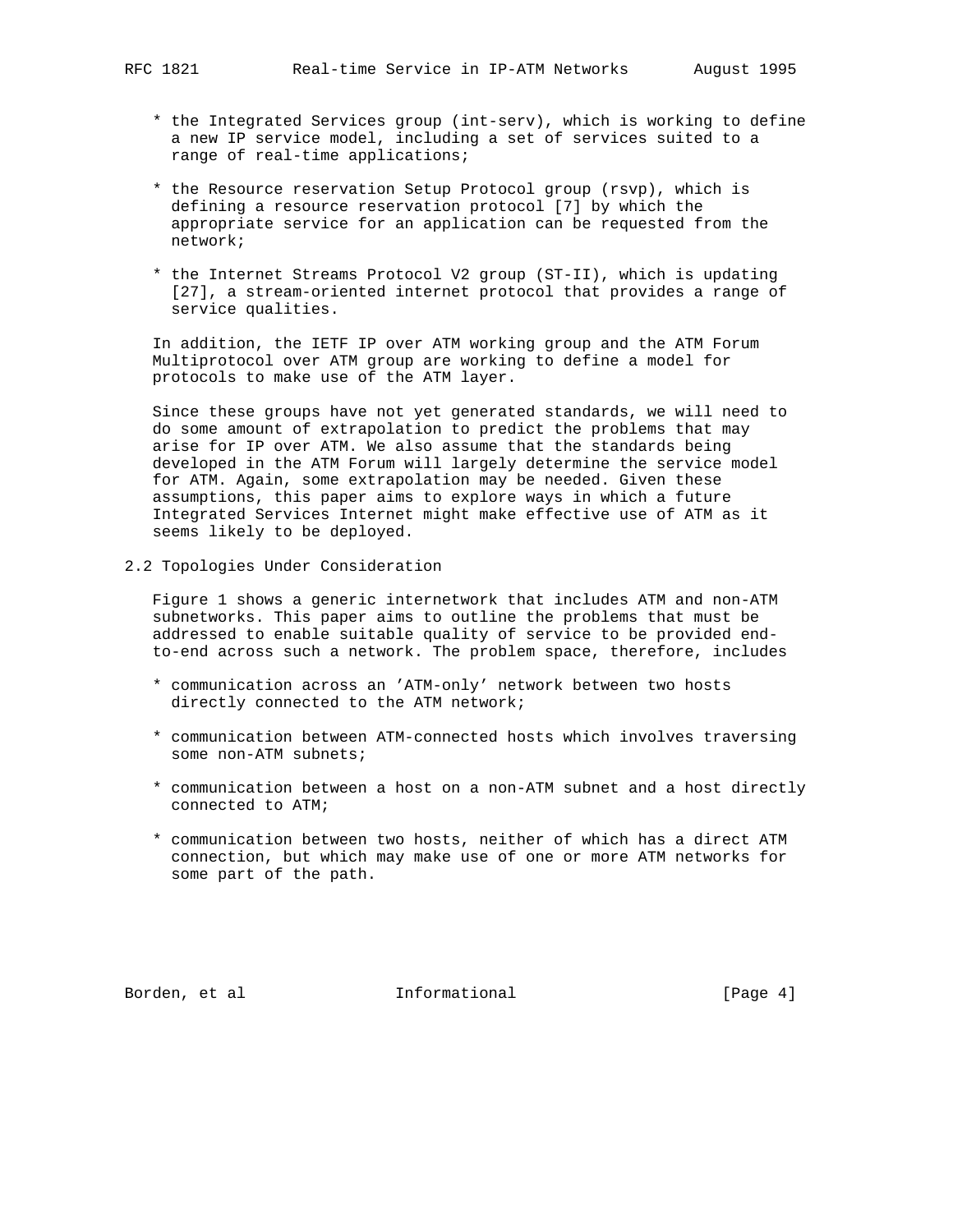

 $[H] = Host$ [R] = Router

Figure 1

 In the last case, the entities connected to the ATM network are IP routers, and it is their job to manage the QoS provided by the ATM network(s) in such a way that the desired end-to-end QoS is provided to the hosts. While we wish to describe the problem space in a way that covers all of these scenarios, the last is perhaps the most general, so we will use it for most illustrative purposes. In particular, we are explicitly not interested in ways of providing QoS that are applicable only to a subset of these situations. We claim that addressing these four situations is sufficiently general to cover other situations such as those in which several ATM and non-ATM networks are traversed.

 It is worth mentioning that the ATM networks in this case might be local or wide area, private or public. In some cases, this distinction may be significant, e.g., because there may be economic implications to a particular approach to providing QoS.

2.3 Providing QoS in IP over ATM - a walk-through

 To motivate the following discussion, this section walks through an example of what might happen when an application with a certain set of QoS needs starts up. For this example, we will use the fourth case mentioned above, i.e., two hosts connected to non-ATM networks, making use of an ATM backbone.

Borden, et al informational [Page 5]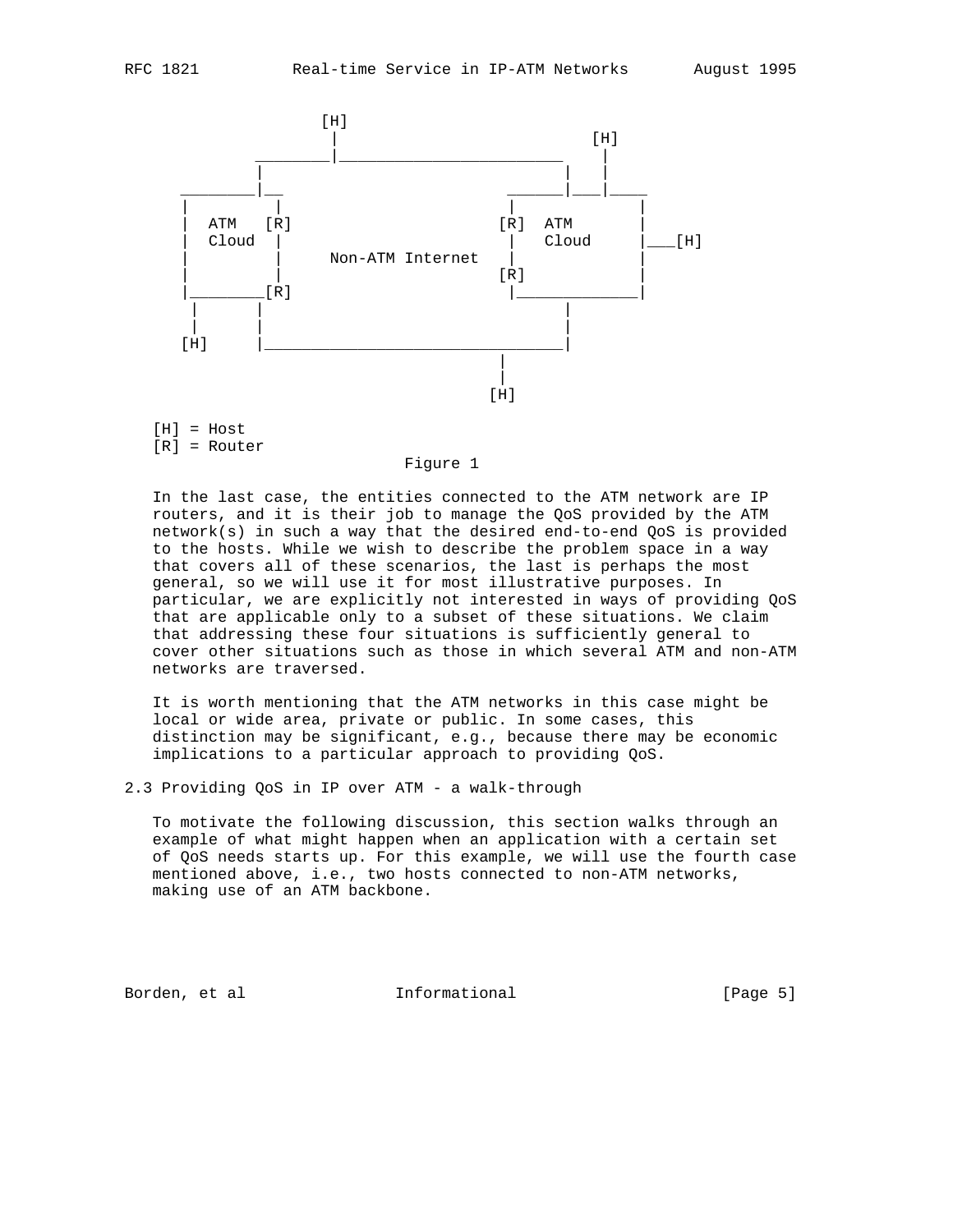A generic discussion of this situation is made difficult by the fact that the reservation of resources in the Internet may be sender or receiver initiated, depending on the specifics of the setup protocol. We will attempt to gloss over this distinction for now, although we will return to it in Section 4. We will assume a unicast application and that the traffic characteristics and the QoS requirements (such as delay, loss, throughput) of the application are known to at least one host. That host launches a request for the desired QoS and a description of the expected traffic into the network; at some point this request hits a router at the edge of the ATM network. The router must examine the request and decide if it can use an existing connection over the ATM network to honor the request or whether it must establish a new connection. In the latter case, it must use the QoS and traffic characterizations to decide what sort of ATM connection to open and to describe the desired service to the ATM network. It must also decide where to open the connection to. Once the connection is opened, the request is forwarded across the ATM network to the exit router and then proceeds across the non-ATM part of the network by the normal means.

 We can see from the above description that there are several sets of issues to be discussed:

- \* How does the IP service model, with certain service classes and associated styles of traffic and QoS characterization, map onto the ATM service model?
- \* How does the IP reservation model (whatever it turns out to be) map onto ATM signalling?
- \* How does IP over ATM routing work when service quality is added to the picture?

These issues will be discussed in the following sections.

3.0 Service Model Issues

 There are several significant differences between the ways in which IP and ATM will provide QoS. When IP commits to provide a certain QoS to an application according to the Internet service model, it must be able to request an appropriate QoS from the ATM network using the ATM service model. Since these service models are by no means the same, a potentially complex mapping must be performed for the IP layer to meet its commitments. The details of the differences between ATM and IP and the problems presented by these differences are described below.

Borden, et al **Informational** [Page 6]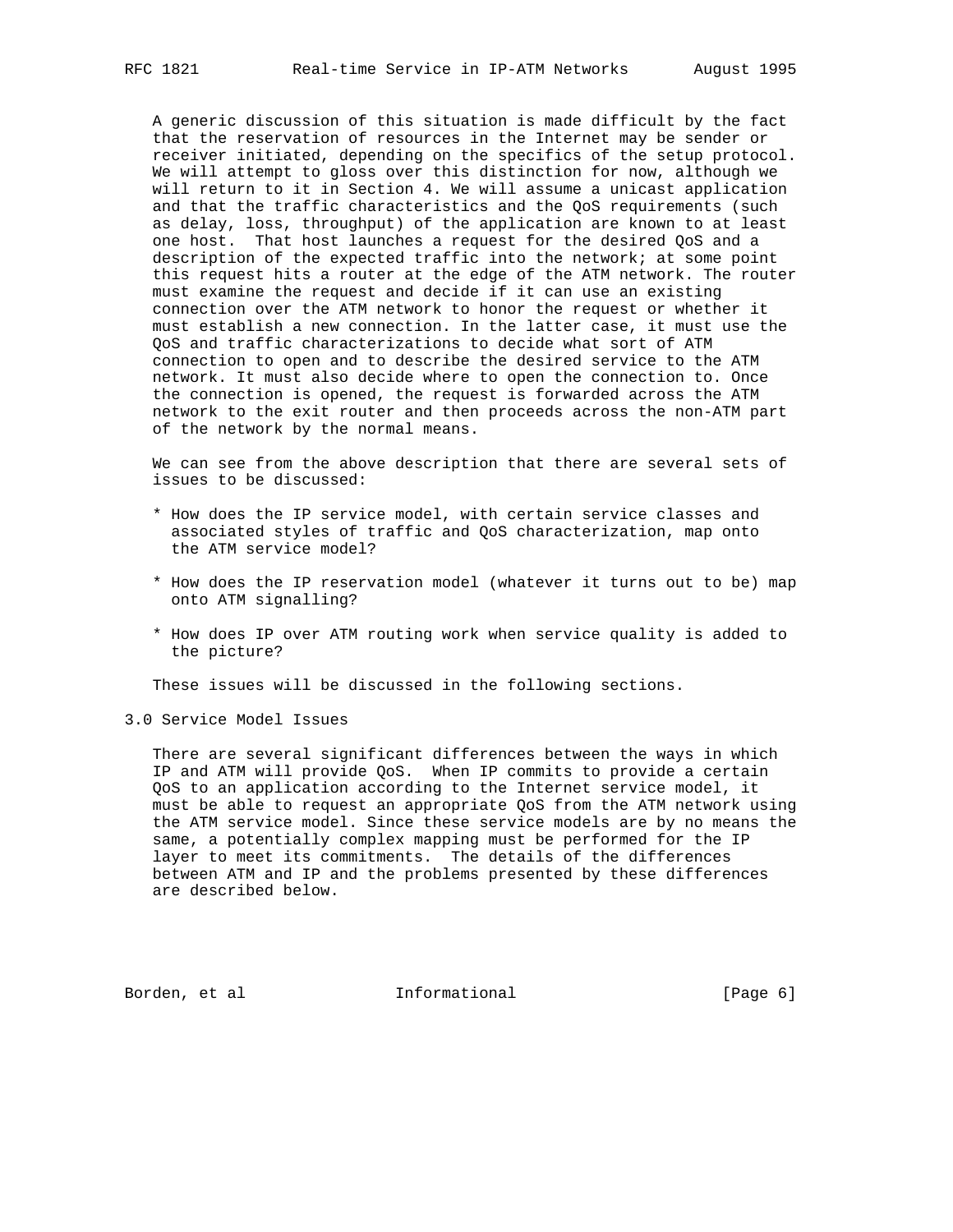We may think of a real-time service model as containing the following components:

\* a way to characterize traffic (sometimes called the Tspec);

\* a way to characterize the desired quality of service (the Rspec).

 We label these components as traffic characterization and QoS characterization. Each of these components is discussed in turn in the following sections.

 As well as these aspects of the service model, both ATM and IP will have a number of mechanisms by which the model is implemented. The mechanisms include admission control, policing, and packet scheduling. A particularly important mechanism is the one by which end-nodes communicate their QoS needs and traffic characteristics to the network, and the network communicates admission control decisions to the end-nodes. This is referred to as resource reservation or signalling, and is the subject of Section 4. In fact, it seems to be the only mechanism where significant issues of IP/ATM integration arise. The details of admission control, policing and packet scheduling are largely internal to a single network element and we do not foresee significant problems caused by the integration of IP and ATM. For example, while there may be plenty of challenges in designing effective approaches to admission control for both IP and ATM, it is not apparent that there are any special challenges for the IP over ATM environment. As the walk-through of Section 2.3 described, a reservation request from a host would at some point encounter the edge of the ATM cloud. At this point, either a new connection needs to be set up across the ATM cloud, or the router can decide to carry the requested traffic over an existing virtual circuit. If the ATM cloud cannot create a new connection as requested, this would presumably result in an admission control failure which would cause the router to deny the reservation request.

3.1 Traffic Characterization

 The traffic characterization provided by an application or user is used by the network to make decisions about how to provide the desired quality of service to this application and to assess the effect the new flow will have on the service provided to existing flows. Clearly this information feeds into the admission control decision process.

 In the Internet community, it is assumed that traffic will in general be bursty and that bursty traffic can be characterized by a 'token bucket'. While ATM does not expect all traffic to be bursty (the Continuous Bit Rate class being defined specifically for non-bursty

Borden, et al **Informational** [Page 7]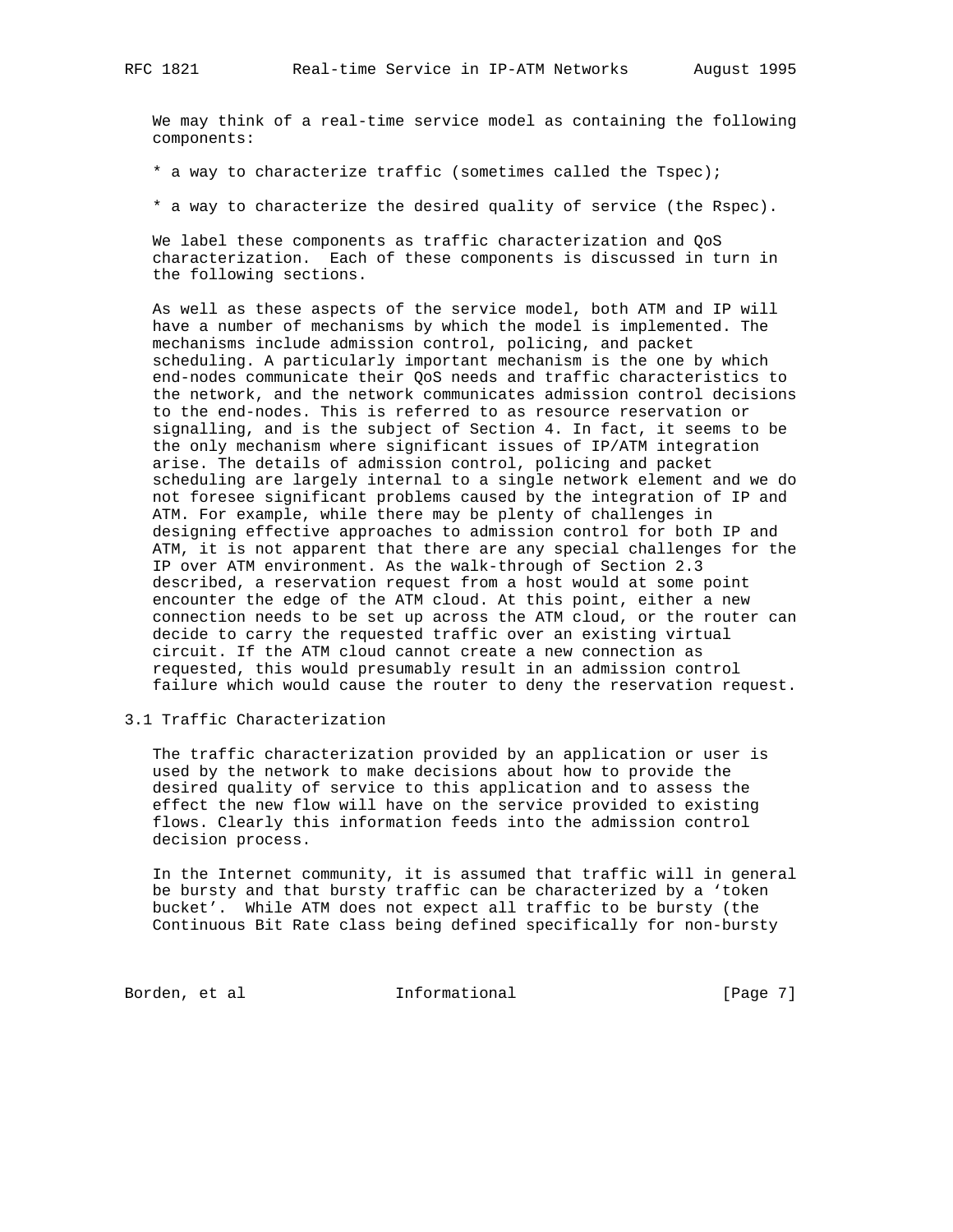traffic), it uses an essentially equivalent formulation for the characterization of traffic that is bursty, referred to as the Generic Cell Rate Algorithm (GCRA). However, ATM in some classes also requires specification of peak cell rate, whereas peak rates are not currently included in the IP traffic characterizations. It may be possible to use incoming interface speeds to determine an approximate peak rate.

 One of the functions that must be performed in order to carry IP traffic over an ATM network is therefore a mapping from the characterization of the traffic as supplied to IP to a characterization that is acceptable for ATM. While the similarity of the two characterizations suggests that this is straightforward, there is considerable flexibility in the mapping of parameters from IP to ATM. As an extreme example, a router at the edge of an ATM cloud that expects to receive bursts of IP packets on a non-ATM interface, with the bursts described by some token bucket parameters, could actually inject ATM cells at a constant rate into the ATM network. This may be achieved without significant buffering if the ATM link speed is faster than the point-to-point link speed; alternatively, it could be achieved by buffering out the burstiness of the arriving traffic. It seems more reasonable to map an IP flow (or a group of flows) with variable bandwidth requirements onto an ATM connection that accommodates variable bit rate traffic. Determining how best to map the IP traffic to ATM connections in this way is an area that warrants investigation.

 A potential complication to this process is the fact that the token bucket parameters are specified at the edge of the IP network, but that the specification of the GCRA parameters at the entry to an ATM network will frequently happen at a router in the middle of an IP network. Thus the actual burstiness that is encountered at the router may differ from that described by the IP token bucket parameters, as the burstiness changes as the traffic traverses a network. The seriousness of this problem needs to be understood to permit efficient resource utilization.

3.2 QoS Characterization

 In addition to specifying the traffic that they will submit to the network, applications must specify the QoS they require from the network. Since the goal is to carry IP efficiently over ATM networks, it is necessary to establish mechanisms by which QoS specifications for IP traffic can be translated into QoS specifications that are meaningful for an ATM network.

Borden, et al **Informational** [Page 8]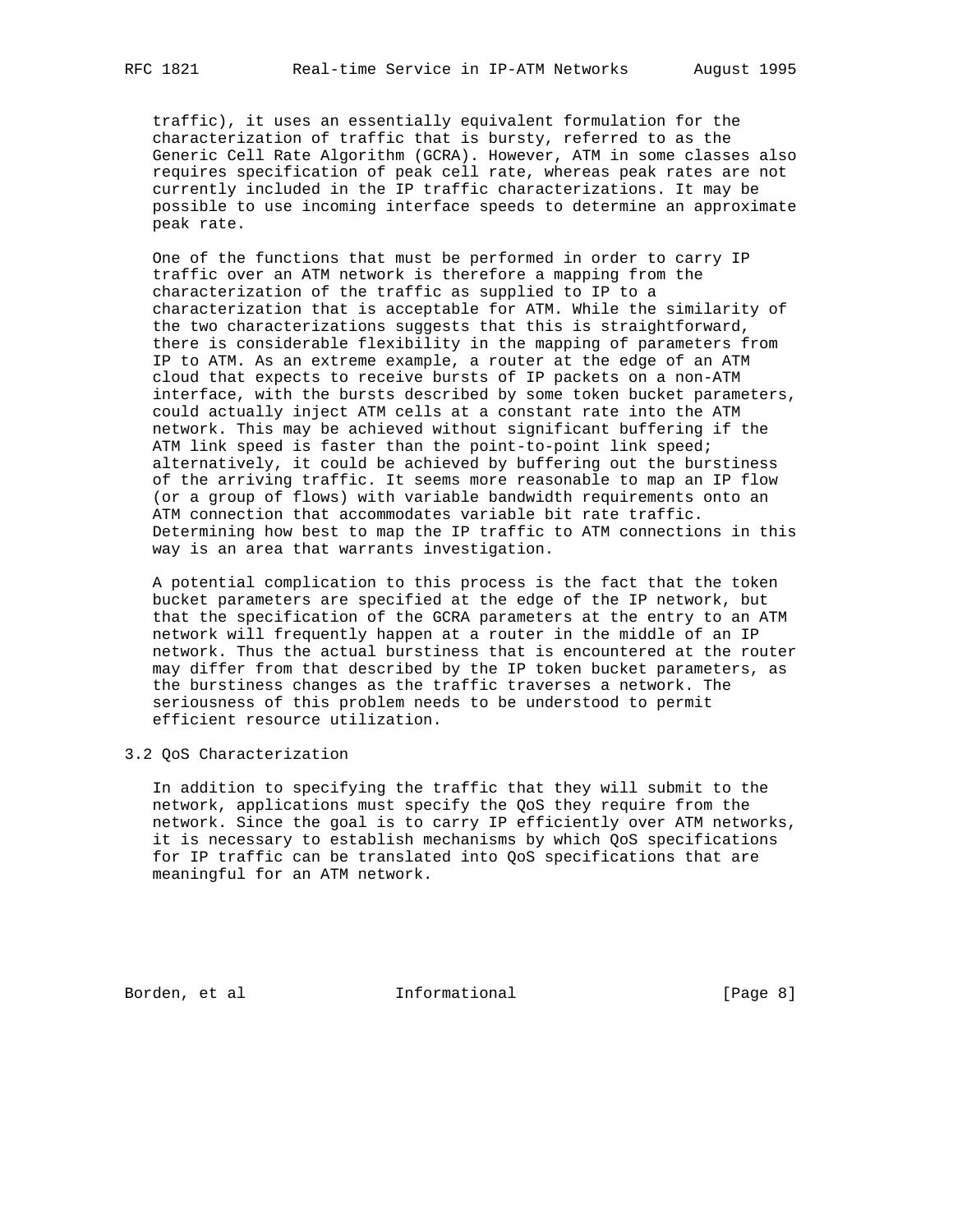The proposed method of QoS specification for the Internet is to specify a 'service class' and some set of parameters, depending on the service class. The currently proposed service classes are

- \* guaranteed, which provides a mathematically guaranteed delay bound  $[23]$ ;
- \* predictive delay, which provides a probabilistic delay bound [24];and
- \* controlled delay, which merely tries to provide several levels of delay which applications may choose between [25].

 These are in addition to the existing 'best-effort' class. More IP service classes are expected in the future. ATM has five service classes:

- \* CBR (constant bit rate), which emulates a leased line, providing very tightly constrained delay and designed for applications which can use a fixed bandwidth pipe;
- \* VBR (variable bit rate)-real-time which attempts to constrain delay for applications whose bandwidth requirements vary;
- \* VBR-non-real-time, intended for variable bandwidth applications without tight delay constraints;
- \* UBR (unspecified bit rate) which most closely approximates the best effort service of traditional IP;
- \* ABR (available bit rate) which uses a complex feedback mechanism to control loss.

 Each class requires some associated parameters to be specified, e.g., CBR requires a peak rate. Observe that these classes are by no means in direct correspondence with the IP classes. In some cases, ATM classes require parameters which are not provided at the IP level, such as loss rate, to be specified. It may be necessary to assume reasonable default values in these cases.

 The major problem here is this: given traffic in a particular IP service class with certain QoS parameters, how should it be sent across an ATM network in such a way that it both meets its service commitments and makes efficient use of the ATM network's resources? For example, it would be possible to transport any class of IP traffic over an ATM network using the constant bit rate (CBR) ATM class, thus using the ATM network like a point-to-point link. This would allow IP to meet its service commitments, but would be an

Borden, et al informational informational [Page 9]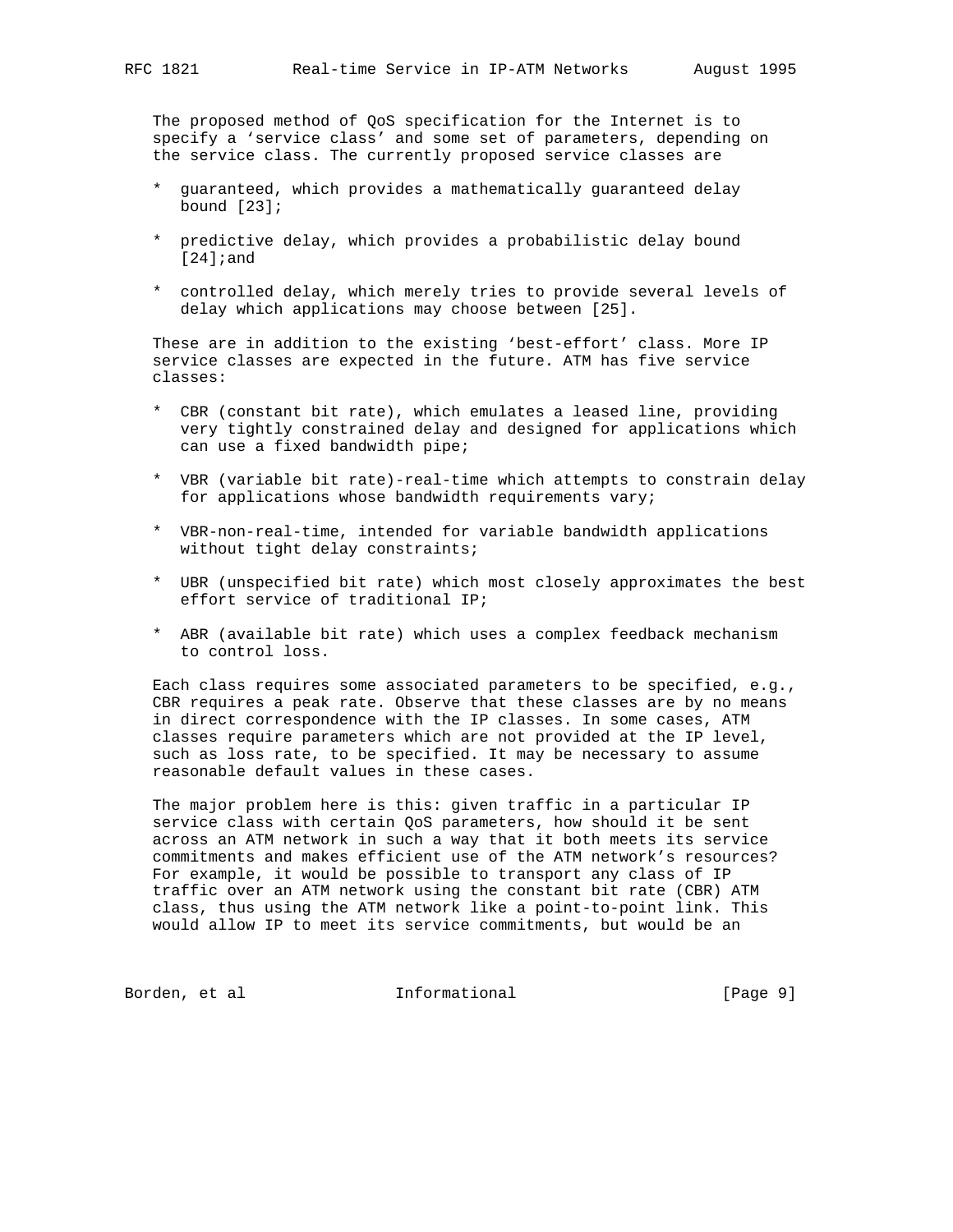inefficient use of network resources in any case where the IP traffic was at all bursty (which is likely to be most cases). A more reasonable approach might be to map all IP traffic into a variable bit rate (VBR) class; certainly this class has the flexibility to accommodate bursty IP traffic more efficiently than CBR.

 At present, the IETF is not working on any service classes in which loss rate is considered as part of the QoS specification. As long as that is the case, the fact that ATM allows target loss rates to be specified is essentially not an issue. However, we may certainly expect that as the IP service model is further refined, service classes that include specifications of loss may be defined. At this point, it will be necessary to be able to map between loss rates at the IP level and loss rates at the ATM level. It has already been shown that relatively small loss rates in an ATM network can translate to high loss rates in IP due to the fact that each lost cell can cause the loss of an entire IP packet. Schemes to mitigate this problem, which include the proposed approach to implementing the ABR class, as well as other solutions [22], have been proposed. This is clearly likely to be an important issue in the future.

4.0 Resource Reservation Styles

 ATM uses a signalling protocol (Q.2931) both to establish virtual connections and to allocate resources to those connections. It has many of the characteristics of a 'conventional' signalling protocol, such as being sender-driven and relying on hard-state in switches to maintain connections. Some of the key characteristics are listed in the table below. In the current standards, the QoS associated with a connection at setup time cannot be changed subsequently (i.e., it is static); in a unicast connection, resources are allocated in both directions along the path, while in the multicast case, they are allocated only from the sender to the receivers. In this case, all senders receive the same QoS.

 Two protocols have been proposed for resource reservation in IP. The first (chronologically) is ST-II, the other is RSVP. Each of these, and its relationship to ATM, is discussed in the following sections.

### 4.1 RSVP

 IP has traditionally provided connectionless service. To support real-time services in a connectionless world, RSVP has been proposed to enable network resources to be reserved for a connectionless data stream. ATM, on the other hand, provides a connection-oriented service, where resource reservations are made at connection setup time, using a user-network interface (UNI) and a network-network interface (NNI) signalling protocol.

Borden, et al informational [Page 10]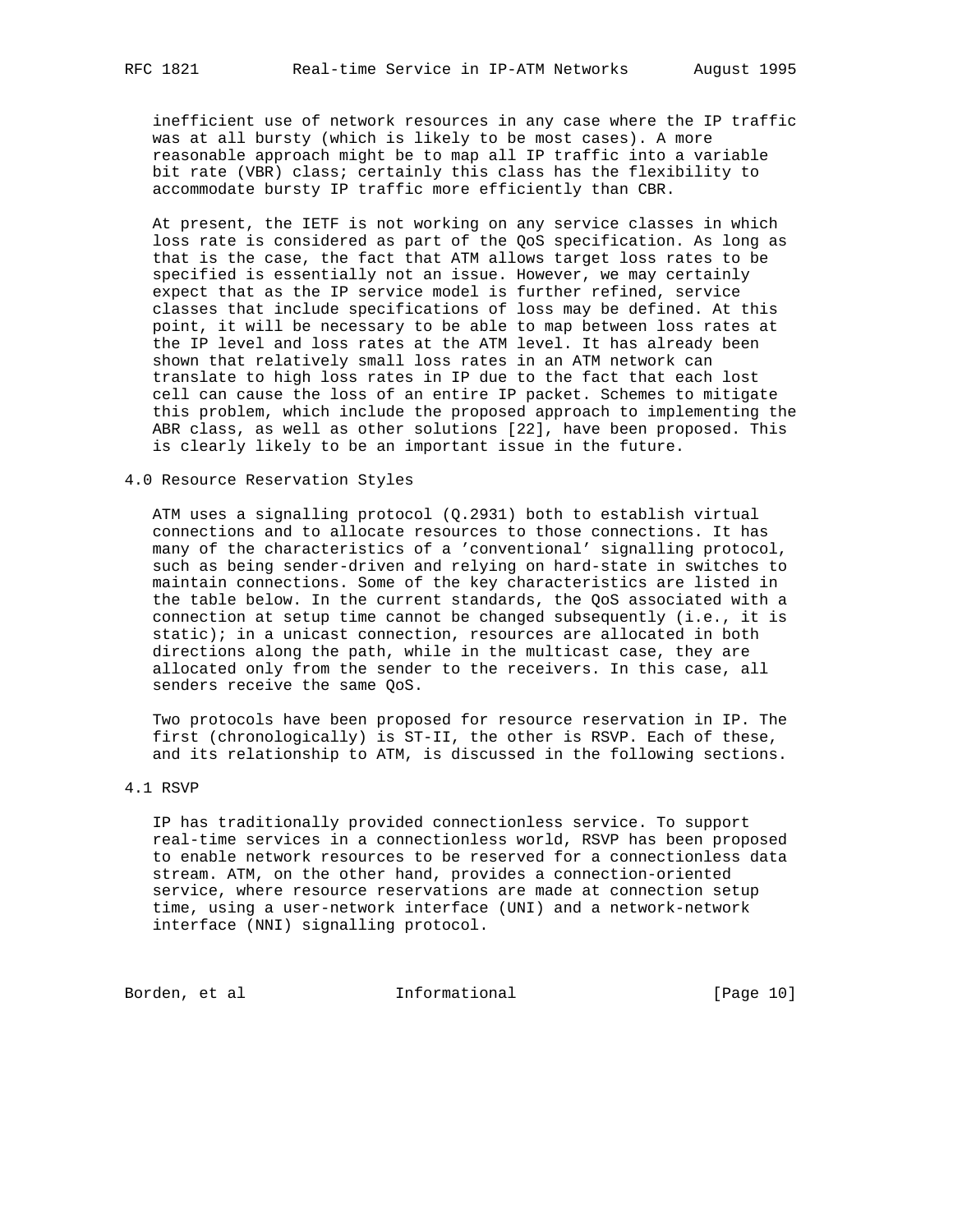| Category      | RSVP                                                 | ATM (UNI 3.0)                                                                         |
|---------------|------------------------------------------------------|---------------------------------------------------------------------------------------|
| Orientation   | Receiver-based                                       | Sender-based                                                                          |
| State         | Soft state<br>(refresh/time-out)                     | Hard state<br>(explicit delete)                                                       |
| QoS SetupTime | Separate from<br>route establishment                 | Concurrent with<br>route establishment                                                |
| QoS Changes?  | Dynamic QoS                                          | Static QoS<br>(Fixed at setup time)                                                   |
|               | Directionality Unidirectional<br>resource allocation | Bidirectional allocation<br>for unicast<br>Unidirectional allocation<br>for multicast |
| Heterogeneity | Receiver<br>heterogeneity                            | Uniform QoS to<br>all receivers                                                       |

 The principles used in the design of RSVP differ from those of ATM in the following respects:

- \* Resource reservations in IP hosts and routers are represented by soft state, i.e., reservations are not permanent, but time out after some period. Reservations must be refreshed to prevent time-out, and may also be explicitly deleted. In ATM, resources are reserved for the duration of a connection, which must be explicitly and reliably deleted.
- \* The soft state approach of RSVP allows the QoS reserved for a flow to be changed at any time, whereas ATM connections have a static QoS that is fixed at setup time.
- \* RSVP is a simplex protocol, i.e., resources are reserved in one direction only. In ATM, connections (and associated reservations) are bi-directional in point-to-point calls and uni-directional in point-to-multipoint calls.

Borden, et al informational [Page 11]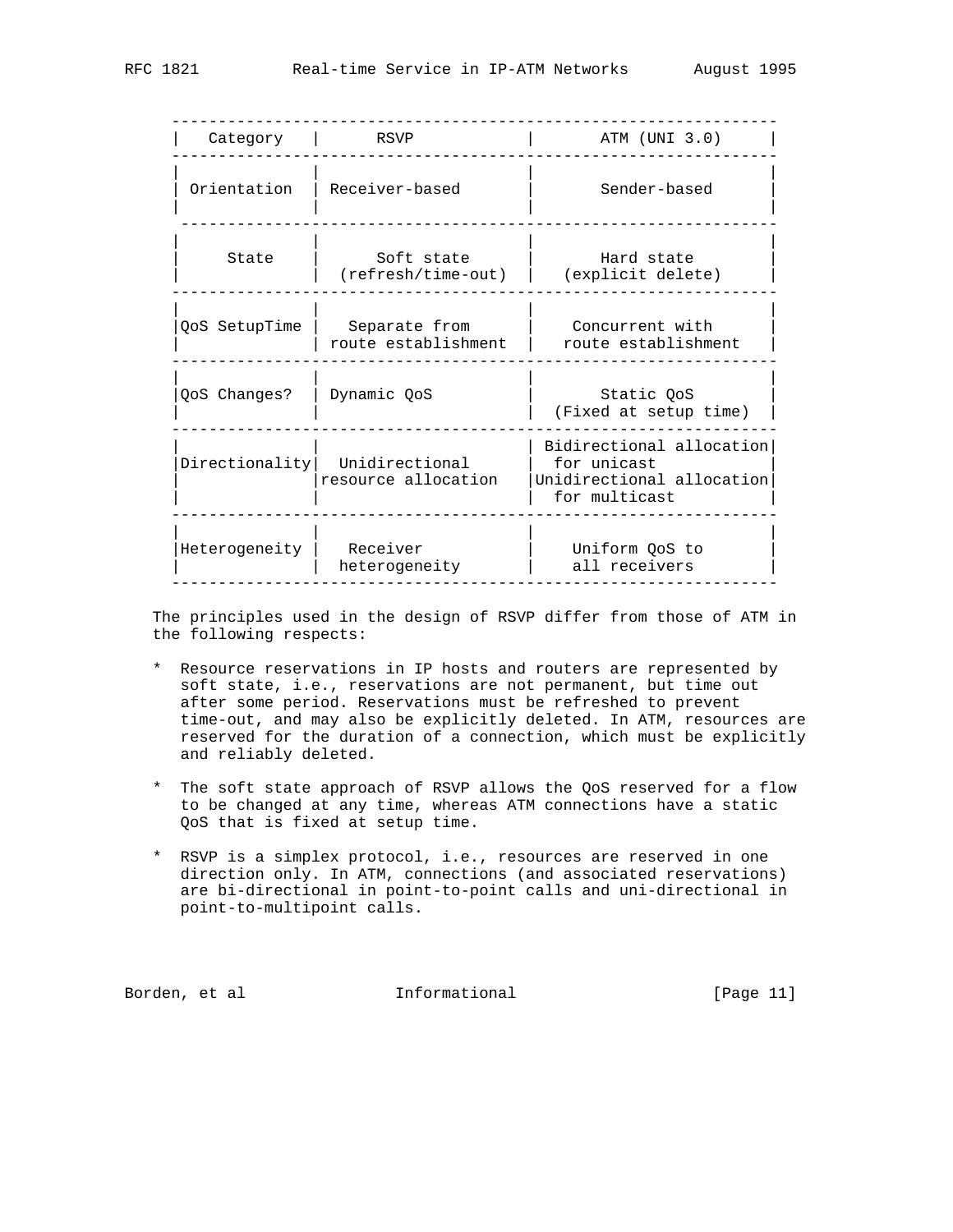- \* Resource reservation is receiver-initiated in RSVP. In ATM, resources are reserved by the end system setting up the connection. In point-to-multipoint calls, connection setup (and hence resource reservation) must be done by the sender.
- \* RSVP has explicit support for sessions containing multiple senders, namely the ability to select a subset of senders, and to dynamically switch between senders. No such support is provided by ATM.
- \* RSVP has been designed independently of other architectural components, in particular routing. Moreover, route setup and resource reservation are done at different times. In ATM, resource reservation and route setup are done at the same time (connection setup time).

 The differences between RSVP and ATM state establishment, as described above, raise numerous problems. For example, since point to-point connections are bidirectional in ATM, and since reservations can be made in both directions, receiver-initiated resource reservations in RSVP can be simulated in ATM by having the receiver set up the connection and reserve resources in the backward direction only. However, this is potentially wasteful of connection resources since connections are only ever used to transfer data in one direction even though communication between the two parties may be bidirectional. One option is to use a 'point-to-multipoint' ATM connection with only one receiver. Of course, the fact that the RSVP reservation request is made by the receiver(s) means that this request must be somehow communicated to the sender on the ATM network. This is somewhat analogous to the receiver-oriented join operation of IP multicast and the problems of implementing it over ATM, as discussed in Section 6. In general, the efficiency of any proposed connection management scheme needs to be investigated in both unicast and multicast contexts for a range of application requirements, especially at a large scale.

 The use by RSVP of 'soft state' as opposed to explicit connections means that routers at the ATM network's edges need to manage the opening and closing of ATM connections when RSVP reservations are made and released (or time out). The optimal scheme for connection setup and tear-down will depend on the cost of setting up a connection versus the cost of keeping the connection open for possible future use by another stream, and is likely to be service class-dependent. For example, connections may be left open for reuse by best-effort traffic (subject to sufficient connections being available), since no resources are explicitly reserved. On the other hand, connections supporting the real-time service classes are likely to be expensive to leave open since resources may be allocated even

Borden, et al informational [Page 12]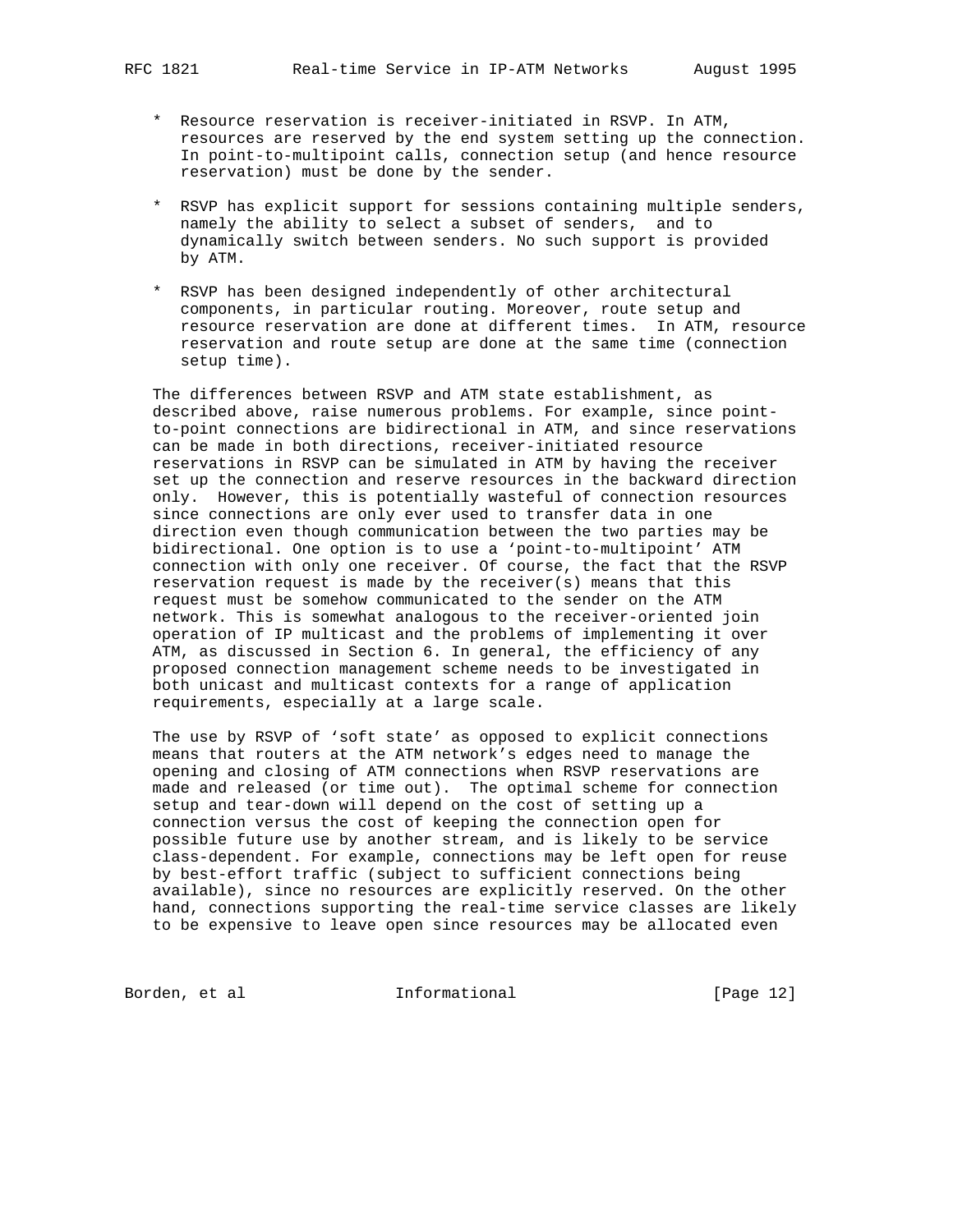when the connection is idle. Again, the cost incurred will depend on the class. For example, the cost of an open, idle 'guaranteed' QoS connection is likely to be significantly more expensive than a connection providing predictive or controlled delay service. Note that connections can be reused for traffic of the same class with compatible QoS requirements, and that it may sometimes be possible to use a 'higher quality' class to substitute for a lower quality one.

 Another characteristic of RSVP which presents problems for ATM is the use of PATH messages to convey information to receivers before any reservation is made. This works in IP because routing is performed independently of reservation. Delivery of PATH messages across an ATM network is therefore likely to require a mechanism for setting up connections without reservations being made. The connection also needs to be of sufficient quality to deliver PATH messages fairly reliably; in some circumstances, a low quality best effort service may be inadequate for this task. A related issue is the problem of advertising services prior to reservations. The OPWA model (one pass with advertising) requires network elements to advertise the QoS that they are able to provide so that receivers can decide what level of reservation to request. Since these advertisements may be made prior to any resources having been reserved in the ATM network, it is not clear how to make meaningful advertisements of the QoS that might be provided across the ATM cloud.

 Finally, the multiparty model of communication is substantially different in RSVP and ATM. Emulating RSVP receiver-initiation using ATM point-to-multipoint connections is likely to cause severe scaling problems as the number of receivers becomes large. Also, some functions of RSVP are not currently provided by ATM. For example, there is no support for different receiver requirements and capabilities-all receivers in a session receive the same QoS, which is fixed at the time the first receiver is added to the multicast tree. It is likely that ATM support for multi-party sessions will be enhanced in later versions of the standards. It is necessary for such support to evolve in a manner compatible with RSVP and IP multicast routing protocols if large ATM clouds are to be deployed successfully.

4.2 ST-II

 ST-II [27] and ST2+ [12] (referred to generically as ST hereafter) have data distribution and resource reservation schemes that are similar to ATM in many respects.

 \* ST is connection oriented using "hard state". Senders set up simplex data flows to all receivers closely matching point-to multipoint connections in ATM. Routing decisions are made when

Borden, et al **Informational** [Page 13]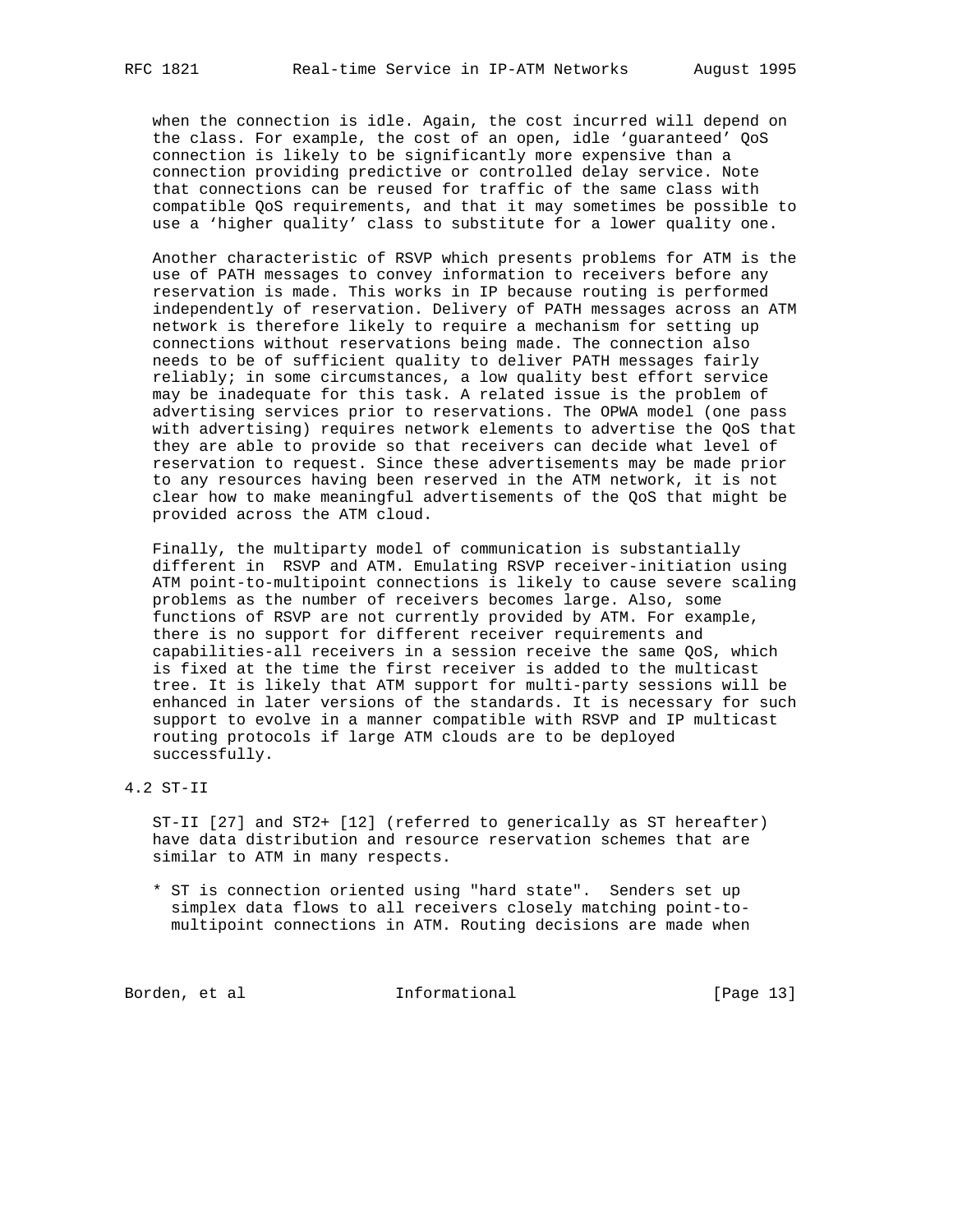the connection is made and are not changed unless there is a failure in the path. Positive acknowledgment is required from all receivers. ST2+ [12] adds a receiver-based JOIN mechanism that can reduce the burden on senders to track all receivers.

 \* ST reserves network resources at connection setup time. The ST CONNECT message contains a flowspec indicating the resources to be reserved for the stream. Agents along the path may change the flowspec based on restrictions they may need to impose on the stream. The final flowspec is returned to the sender in the ACCEPT message from each receiver or target.

| Category                 | RSVP                                                 | ATM (UNI 3.0)                                                                         |
|--------------------------|------------------------------------------------------|---------------------------------------------------------------------------------------|
| Orientation              | Sender-based                                         | Sender-based                                                                          |
| State                    | Hard state<br>(explicit disconnect)                  | Hard state<br>(explicit delete)                                                       |
| QoS SetupTime            | Concurrent with<br>stream setup                      | Concurrent with<br>route establishment                                                |
| QoS Changes?             | Dynamic QoS                                          | Static QoS<br>(Fixed at setup time)                                                   |
|                          | Directionality Unidirectional<br>resource allocation | Bidirectional allocation<br>for unicast<br>Unidirectional allocation<br>for multicast |
| Heterogeneity   Receiver | heterogeneity                                        | Uniform OoS to<br>all receivers                                                       |

 These similarities make mapping ST services to ATM simpler than RSVP but the mapping is still not trivial. The task of mapping the ST flowspec into an ATM service class still has to be worked out. There may be policy issues related to opening a new VC for each stream versus aggregating flows over an existing VC.

Borden, et al informational [Page 14]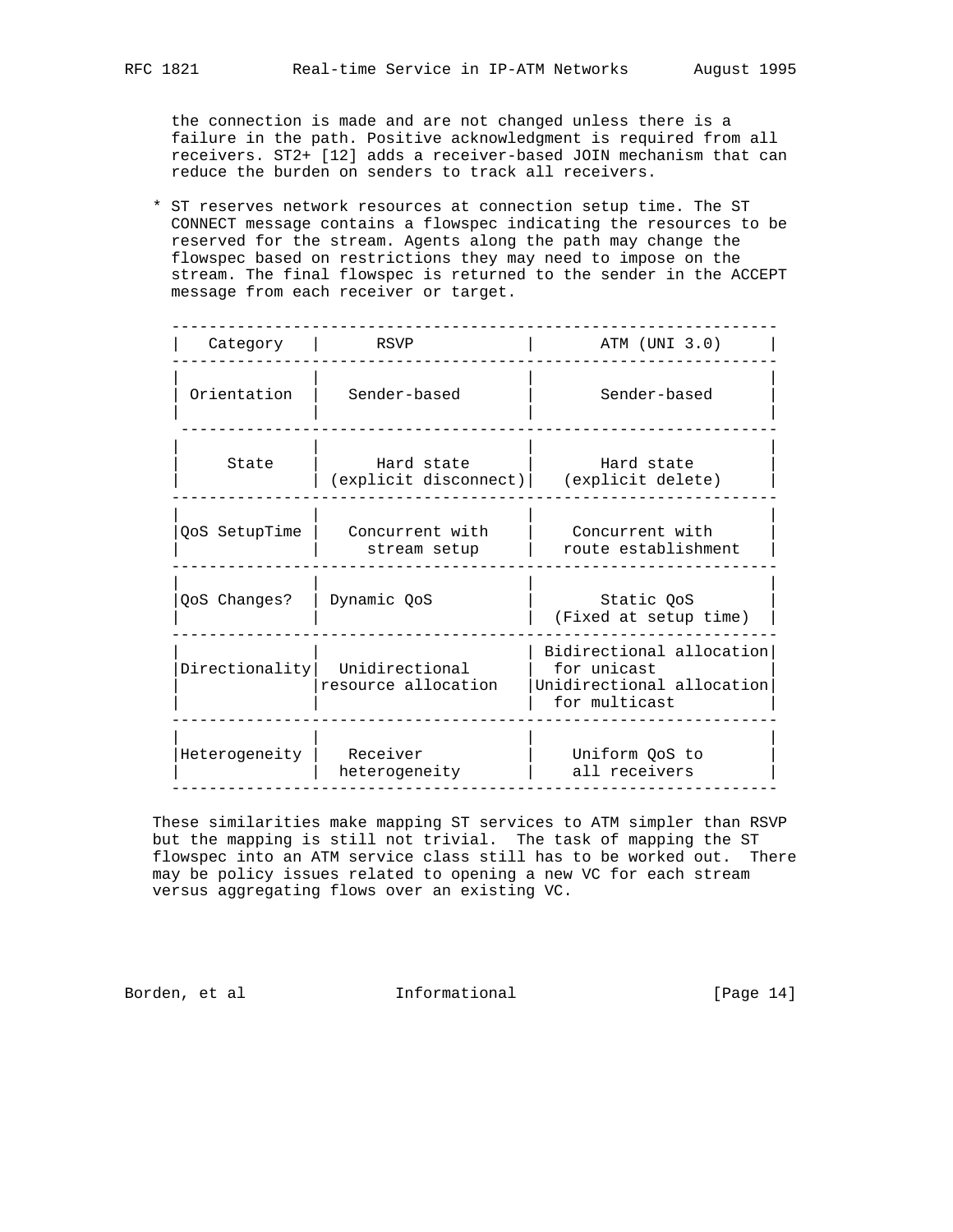Additionally, ST has some differences with UNI 3.1 that can cause problems when integrating the two protocols:

- \* In ST, changes to active stream reservations are allowed. For example, if the flowspec received from the target is not sufficient for the stream, the sender can send a CHANGE message, requesting a different QoS. UNI 3.1 does not allow changes to the QoS of a VC after it is set up. Future ATM UNI specifications are contemplating allowing changes to a VC after set up but this is still preliminary. In the meantime, policies for over reservation or aggregation onto a larger VC may be needed.
- \* ST uses simplex streams that flow in only one direction. This is fine for UNI 3.1 point-to-multipoint connections since the data flow is only in one direction. When mapping a point-to-point ST connection to a standard point-to-point ATM VC, the reverse flow connection is wasted.

 This can be solved simply by using only point-to-multipoint VCs, even if there is only one receiver.

4.3 Mapping IP flows to ATM connections

 In general, there will be a great deal of flexibility in how one maps flows at the IP level to connections at the ATM level. For example, one could imagine setting up an ATM connection when a reservation message arrives at the edge of an ATM cloud and then tearing it down as soon as the reservation times out. However, to minimize latency or perhaps for economic reasons, it may be preferable to keep the ATM connection up for some period in case it is needed. Similarly, it may be possible or desirable to map multiple IP flows to a single ATM connection or vice versa.

 An interesting situation arises when a reservation request is received for an existing route across the cloud but which, when added to the existing reservations using that connection, would exceed the capacity of that connection. Since the current ATM standards do not allow the QoS of a connection to be changed, there are two options: tear down the old connection and create a new one with the new, larger allocation of resources, or simply add a new connection to accommodate the extra traffic. It is possible that the former would lead to more efficient resource utilization. However, one would not wish to tear down the first connection before the second was admitted, and the second might fail admission control because of the resources allocated to the first. The difficulties of this situation seem to argue for evolution of ATM standards to support QoS modification on an existing connection.

Borden, et al informational [Page 15]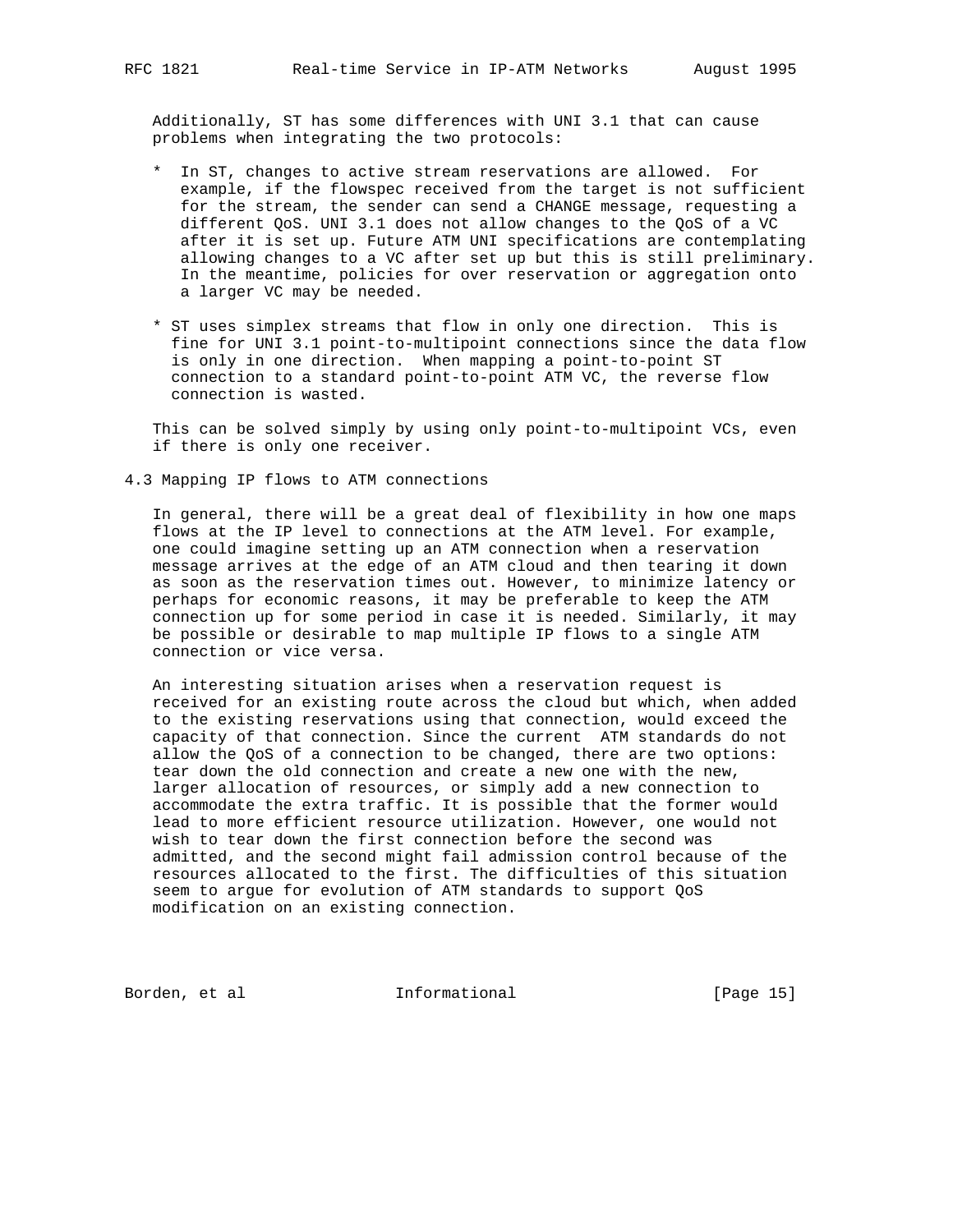#### 5.0 End System Issues

 In developing an integrated IP-ATM environment the applications need to be as oblivious as possible of the details of the environment: the applications should not need to know about the network topology to work properly. This can be facilitated first by a common application programing interface (API) and secondly by common flow and filter specifications [18].

 An example of a common API that is gaining momentum is the BSD sockets interface. This is a UNIX standard and, with Winsock2, has also become a PC standard. With the IETF integrated service environment just beginning to appear in the commercial marketplace, the ability to standardize on one common interface for both IP and ATM applications is still possible and must be seriously and quickly pursued to insure interoperability.

 Since the IP integrated service and ATM environments offer different QoS service types, an application should specify sufficient information in its flow specification so that regardless of the topology of the network, the network can choose an acceptable QoS type to meet the applicationUs needs. Making the application provide sufficient information to quantify a QoS service and allowing the network to choose the QoS service type is essential to freeing the application from requiring a set network topology and allowing the network to fully utilize the features of IP and ATM.

### 6.0 Routing Issues

 There is a fundamental difference between the routing computations for IP and ATM that can cause problems for real-time IP services. ATM computes a route or path at connection setup time and leaves the path in place until the connection is terminated or there is a failure in the path. An ATM cell only carries information identifying the connection and no information about the actual source and destination of the cell. In order to forward cells, an ATM device needs to consult a list of the established connections that map to the next hop device, without checking the final destination.

 In contrast, routing decisions in IP are based on the destination address contained in every packet. This means that an IP router, as it receives each packet, has to consult a table that contains the routes to all possible destinations and the routing decision is made based on the final destination of the packet. This makes IP routing very robust in the face of path changes and link failures at the expense of the extra header information and the potentially larger table lookup. However, if an IP path has been selected for a given QoS, changes in the route may mean a change in the QoS of the path.

Borden, et al **Informational** [Page 16]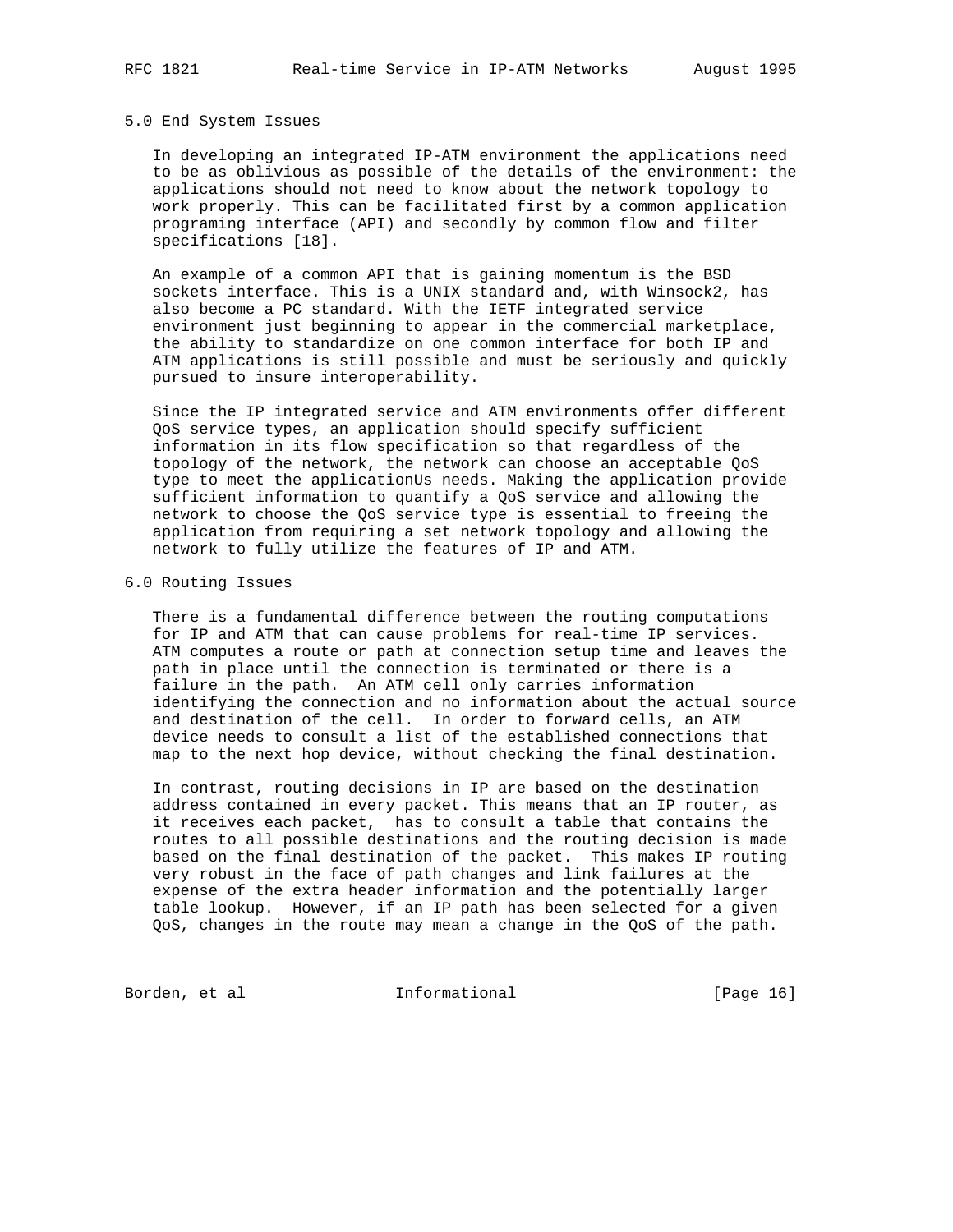#### 6.1 Multicast routing

 Considerable research has gone into overlaying IP multicast models onto ATM. In the MARS (Multicast Address Resolution Server) model [1], a server is designated for the Logical IP Subnet (LIS) to supply the ATM addresses of the hosts in the IP multicast group, much like the ATM ARP server [15]. When a host or router wishes to send to a multicast group on the LIS, a query is made to the MARS and a list of the ATM address of the hosts or routers in the group is returned. The sending host can then set up point-to-point or point-to-multipoint VCs to the other group members. When a host or a router joins an IP multicast group, it notified the MARS. Each of the current senders to the group is then notified of the new group member so that the new member can be added to the point to multipoint VC's.

 As the number of LIS hosts and multicast groups grows, the number of VCs needed for a one-to-one mapping of VCs to multicast groups can get very large. Aggregation of multicast groups onto the same VC may be necessary to avoid VC explosion. Aggregation is further complicated by the QoS that may be needed for particular senders in a multicast group. There may be a need to aggregate all the multicast flows requiring a certain QoS to a set of VCs, and parallel VCs may be necessary to add flows of the same QoS.

### 6.2 QoS Routing

 Most unicast and multicast IP routing protocols compute the shortest path to a destination based solely on a hop count or metric. OSPF [16] and MOSPF [17] allow computation based on different IP Type of Service (TOS) levels as well as link metrics, but no current IP routing protocols take into consideration the wide range of levels of quality of service that are available in ATM or in the Integrated Services models. In many routing protocols, computing all the routes for just the shortest path for a large network is computationally expensive so repeating this process for multiple QoS levels might be prohibitively expensive.

 In ATM, the Private Network-to-Network Interface (PNNI) protocol [13] communicates QoS information along with routing information, and the network nodes can utilize this information to establish paths for the required QoS. Integrated PNNI (I-PNNI) [9] has been proposed as a way to pass the QoS information available in ATM to other routing protocols in an IP environment.

 Wang & Crowcroft [28] suggest that only bandwidth and delay metrics are necessary for QoS routing and this would work well for computing a route that required a particular QoS at some setup time, but this goes against the connectionless Internet model. One possible solution

Borden, et al informational [Page 17]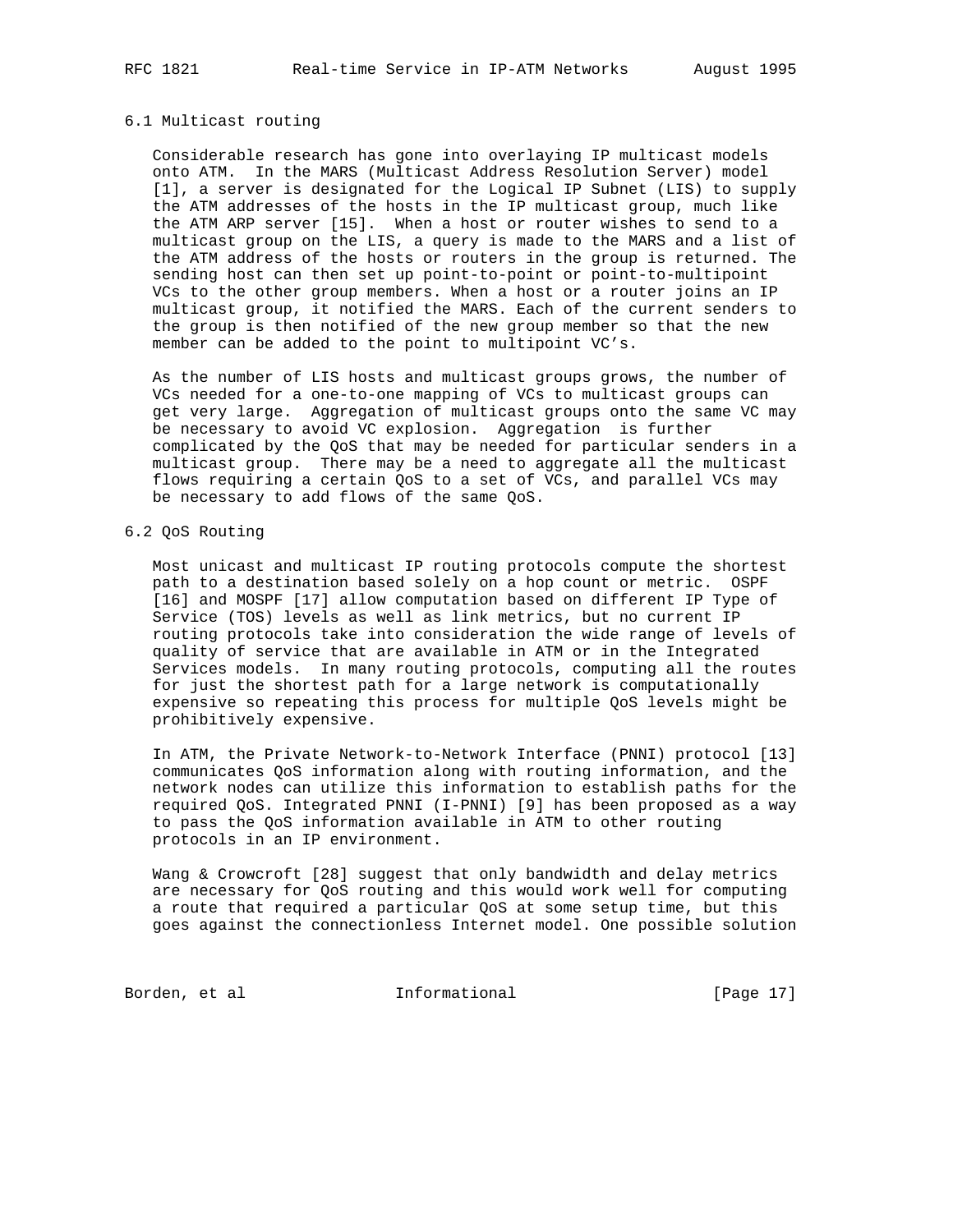to the exhaustive computation of all possible routes with all possible QoS values would be to compute routes for a common set of QoS values and only then compute routes for uncommon QoS values as needed, extracting a performance penalty only on the first packets of a flow with an uncommon QoS. Sparse multicast routing protocols that compute a multicast path in advance or on the first packets from a sender (such as CBT [5] and MOSPF [17]) could also use QoS routing information to set up a delivery tree that will have adequate resources.

 However, no multicast routing protocols allow the communication of QoS information at tree setup time. Obtaining a tree with suitable QoS is intended to be handled by RSVP, usually after the distribution tree has been set up, and may require recomputation of the distribution tree to provide the requested QoS.One way to solve this problem is to add some "hints" to the multicast routing protocols so they can get an idea of the QoS that the multicast group will require at group initiation time and set up a distribution tree to support the desired QoS. The CBT protocol [5] has some TBD fields in its control headers to support resource reservation. Such information could also be added to a future IGMP [11] JOIN message that would include information on the PIM Rendezvous Point (RP) or CBT Core.

 Another alternative is to recompute the multicast distribution tree based on the RSVP messages but this has the danger of losing data during the recomputation. However, this can leave a timing window where other reservations can come along during the tree recomputation and use the resources of the new path as well as the old path, leaving the user with no path to support the QoS desired.

 If unicast routing is used to support multicast routing, we have the same problem of only knowing a single path to a given destination with no QoS information. If the path suggested by unicast routing does not have the resources to support the QoS desired, there are few choices available. Schemes that use an alternate route to "guess" at a better path have been suggested and can work for certain topologies but an underlying routing protocol that provides QoS information is necessary for a complete solution. As mentioned earlier, I-PNNI has the potential to provide enough information to compute paths for the requested QoS.

### 6.3 Mobile Routing

 In developing an integrated IP-ATM network, potential new growth areas need to be included in the planning stages. One such area is mobile networking. Under the heading of mobile networks are included satellite extensions of the ATM cloud, mobile hosts that can join an IP subnetwork at random, and a true mobile network in which all

Borden, et al informational [Page 18]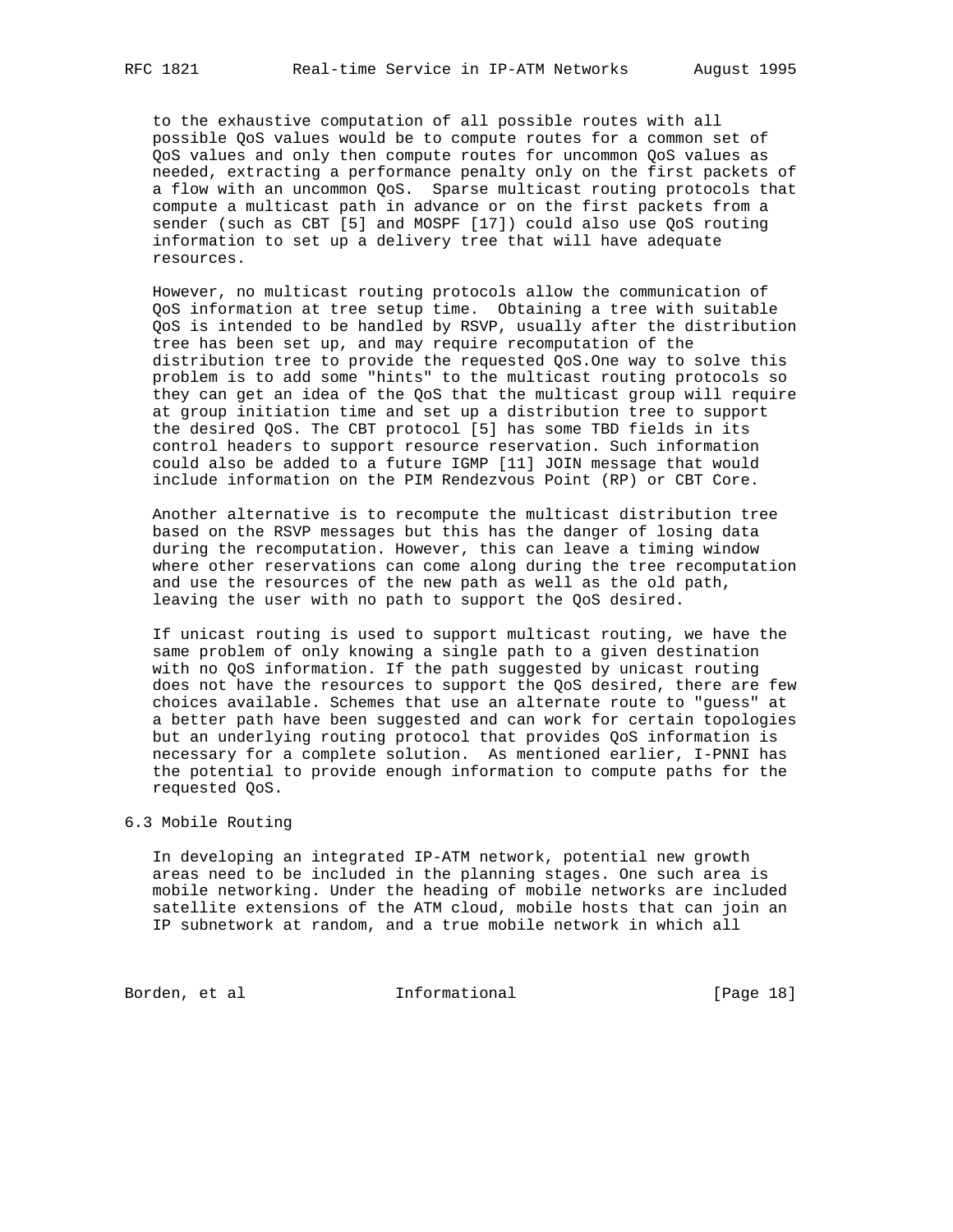network components including routers and/or switches are mobile.

 The IP-ATM real-time service environment must be extended to include mobile networks so as to allow mobile users to access the same services as fixed network users. In doing so, a number of problems exist that need to be addressed. The principle problems are that mobile networks have constrained bandwidth compared to fiber and mobile links and are less stable than fixed fiber links. The impact of these limitations affect IP and ATM differently. In introducing one or more constrained components into the ATM cloud,the effects on congestion control in the overall network are unknown. One can envision significant buffering problems when a disadvantaged user on a mobile link attempts to access information from a high speed data stream. Likewise, as ATM uses out of band signalling to set up the connection, the stability of the mobile links that may have significant fading or complete loss of connectivity could have a significant effect on ATM performance.

 For QoS, fading on a link will appear as a varying channel capacity. This will result in time-dependent fluctuations of available links to support a level of service. Current routing protocols are not designed to operate in a rapidly changing topology. QoS routing protocols that can operate in a rapidly changing topology are required and need to be developed.

### 7.0 Security Issues

 In a quality of service environment where network resources are reserved, hence potentially depriving other users access to these resources for some time period, authentication of the requesting host is essential. This problem is greatly increased in a combined IP-ATM topology where the requesting host can access the network either through the IP or the ATM portion of the network. Differences in the security architectures between IP and ATM can lead to opportunities to reserve resources without proper authorization to do so. A common security framework over the combined IP-ATM topology would be desirable. In lieu of this, the use of trusted edge devices requesting the QoS services are required as a near term solution.

 Significant progress in developing a common security framework for IP is underway in the IETF [2]. The use of authentication headers in conjunction with appropriate key management is currently being considered as a long range solution to providing QoS security [3,8]. In developing this framework, the reality of ATM portions of the Internet should be taken into account. Of equal importance, the ATM Forum ad-hoc security group should take into account the current work on an IP security architecture to ensure compatibility.

Borden, et al informational [Page 19]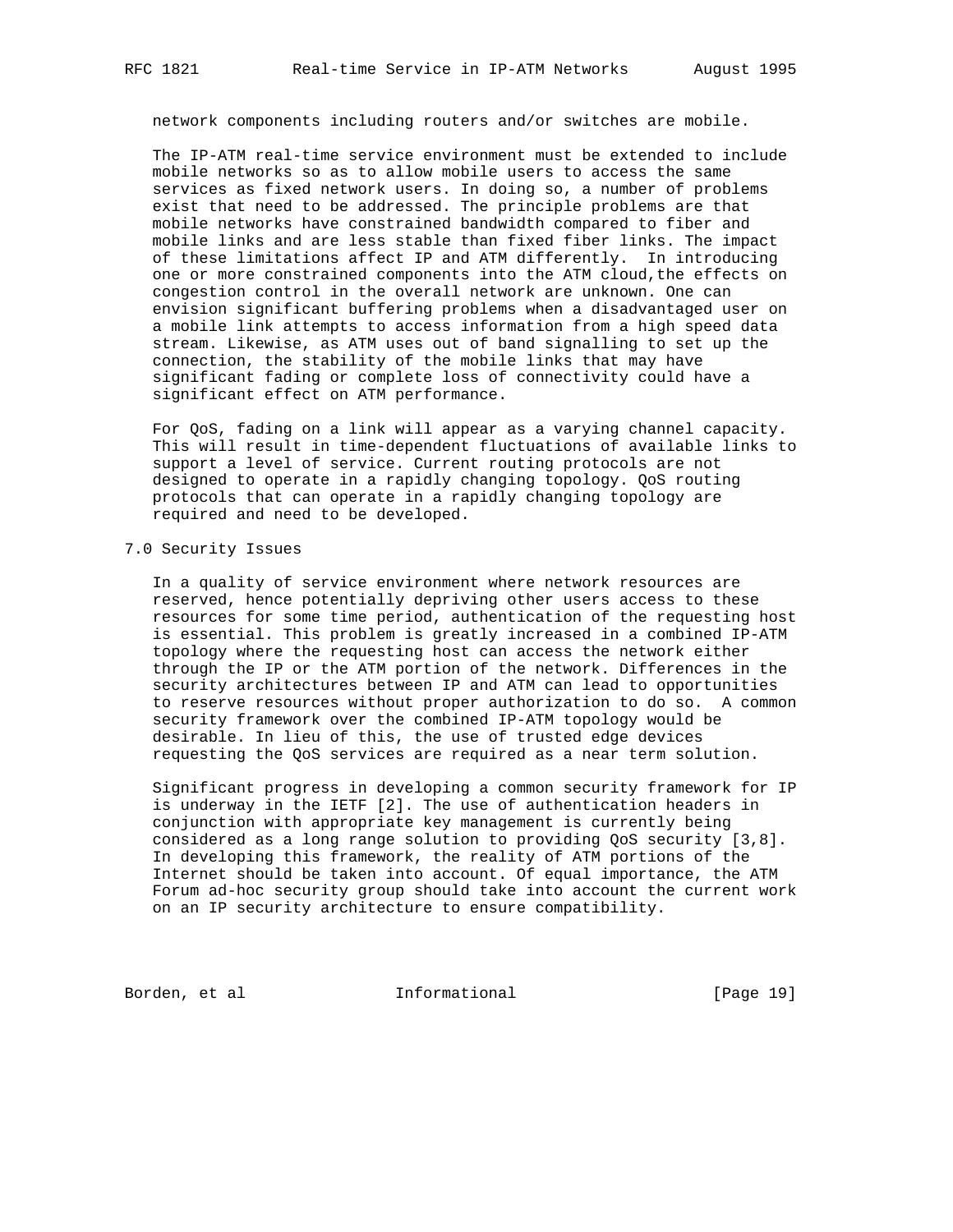## 8.0 Future Directions

 Clearly, there are some challenging issues for real-time IP-ATM services and some areas are better understood than others. For example, mechanisms such as policing, admission control and packet or cell scheduling can be dealt with mostly independently within IP or ATM as appropriate. Thus, while there may be hard problems to be solved in these areas that need to be addressed in either the IP or ATM communities, there are few serious problems that arise specifically in the IP over ATM environment. This is because IP does not particularly care what mechanisms a network element (such as an ATM network) uses to provide a certain QoS; what matters is whether the ATM service model is capable of offering services that can support the end-to-end IP service model. Most of the hard problems for IP over ATM therefore revolve around the service models for IP and ATM. The one piece of mechanism that is important in an IP/ATM context is signalling or resource reservation, a topic we return to below.

 The following paragraphs enumerate some of the areas in which we believe significant work is needed. The work falls into three areas: extending the IP over ATM standards; extensions to the ATM service model; and extensions to the IP service model. In general, we expect that practical experience with providing IP QoS over ATM will suggest more enhancements to the service models.

 We need to define ways of mapping the QoS and traffic characterizations (Tspecs and Rspecs) of IP flows to suitable characterizations for ATM connections. An agreement is needed so that some sort of uniform approach is taken. Whatever agreement is made for such mappings, it needs to be done so that when traversing several networks, the requested QoS is obtained end-to-end (when admission is possible). Practical experience should be gained with these mappings to establish that the ATM service classes can in fact provide suitable QoS to IP flows in a reasonably efficient way. Enhancement of the ATM service classes may be necessary, but experience is needed to determine what is appropriate.

 We need to determine how the resource reservation models of IP (RSVP and ST-II) interact with ATM signalling. Mechanisms for establishing appropriate connection state with suitable QoS in ATM networks that are part of a larger integrated services Internet need to be defined. It is possible that the current IP/ATM mechanisms such as ARP servers and MARS can be extended to help to manage this state.

 There is a need for better QoS routing. While this functionality is needed even in the pure ATM or pure IP environment, there is also an eventual need for integrated QoS routing between ATM and IP. Further

Borden, et al **Informational** [Page 20]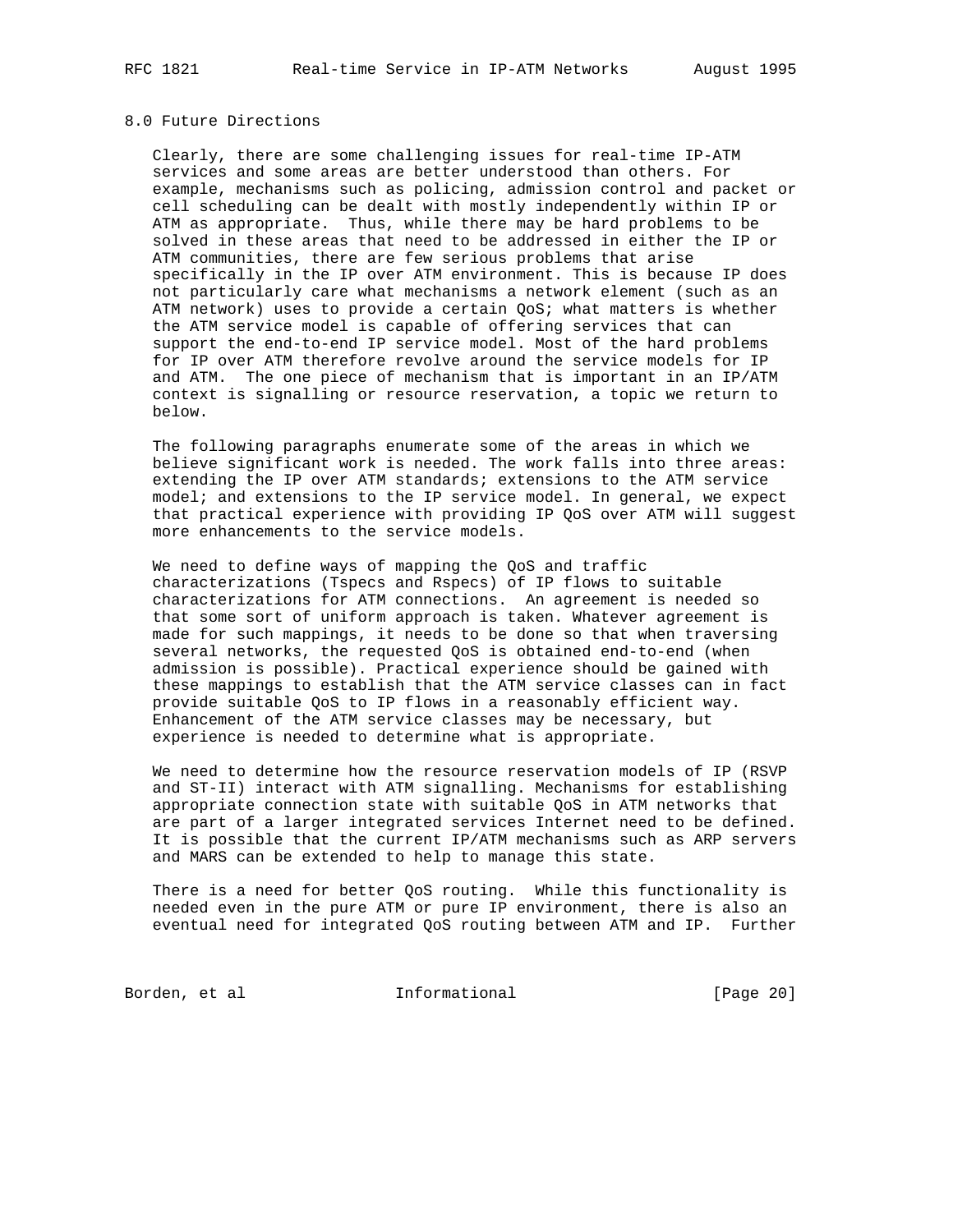research and practical experience is needed in the areas of QoS routing in IP in order to support more than the shortest best-effort path, especially when this path may traverse ATM networks. In many IP networks, there are multiple paths between a given source and destination pair but current routing technologies only pay attention to the current shortest path. As resources on the shortest path are reserved, it will be necessary and viable to explore other paths in order to provide QoS to a flow.

 Enrichment of the ATM model to support dynamic QoS would greatly help the IP over ATM situation. At present, the QoS objectives for ATM are established at call set-up and then fixed for the duration of a call. It would be advantageous to have the ability to provide a dynamic QoS in ATM, so that an existing call could be modified to provide altered services.

 Another possible area of enhancement to the ATM service model is in the area of multicasting. The multicast QoS offered is equal for all receivers, and thus may be determined by the least favorable path through the tree or by the most demanding receiver. Furthermore, there is no current provision for multipoint to multipoint connections. This limitation may rule out some of the services envisioned in the IP service model.

 There are areas of potential enrichment of the IP model as well. While the receiver-based approach of RSVP has nice scaling properties and handles receiver heterogeneity well, it is not clear that it is ideal for all applications or for establishing state in ATM networks. It is possible that a sender-oriented mode for RSVP might ease the IP/ATM integration task.

 Since the widespread availability of QoS raises new security concerns (e.g., denial of service by excessive resource reservation), it seems prudent that the IP and ATM communities work closely to adopt compatible approaches to handling these issues.

 This list is almost certainly incomplete. As work progresses to define IP over ATM standards to support QoS and to implement integrated services internetworks that include ATM, more issues are likely to arise. However, we believe that this paper has described the major issues that need to be taken into consideration at this time by those who are defining the standards and building implementations.

Borden, et al informational [Page 21]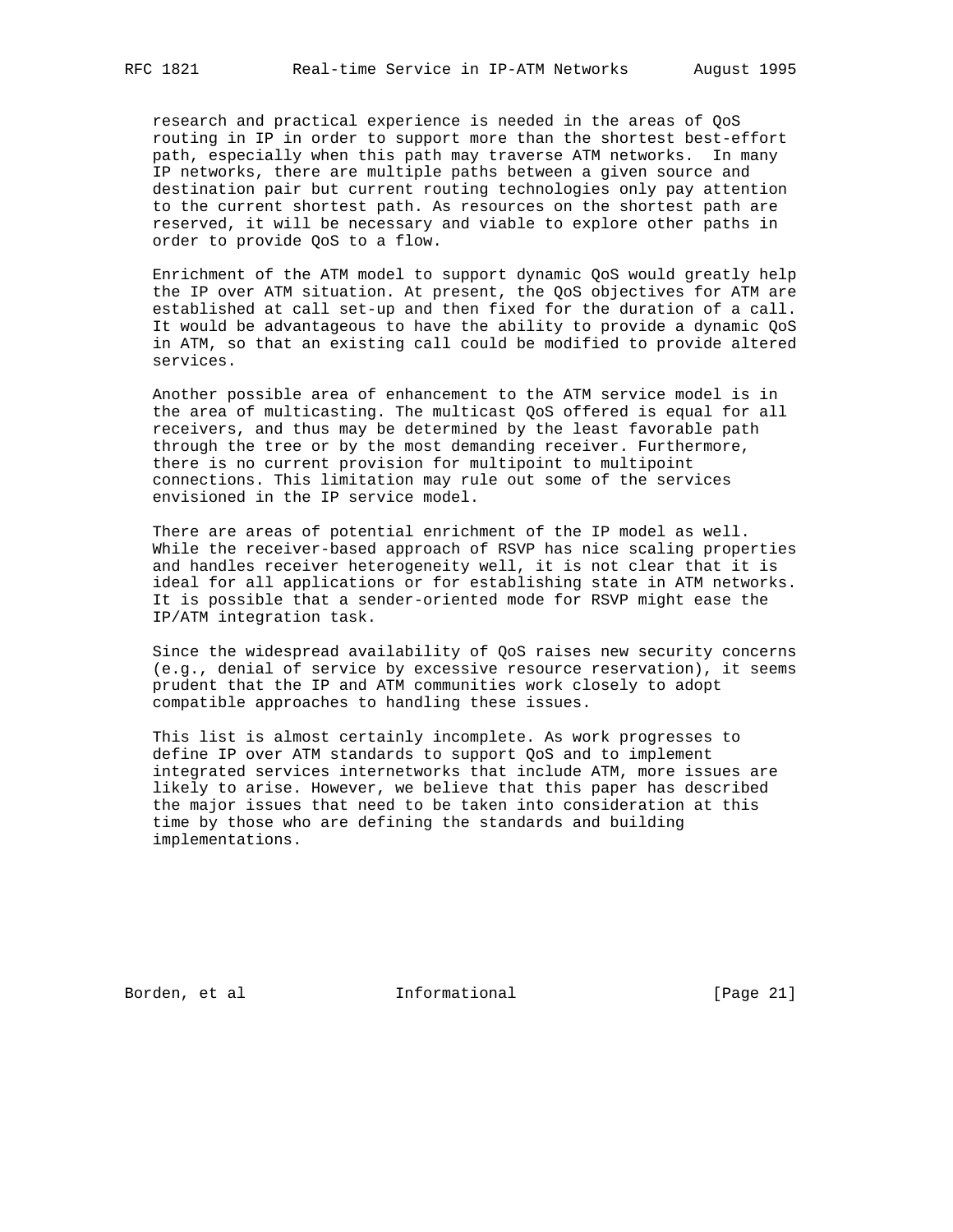#### 9.0 References

- 1. Armitage, G., "Support for Multicast over UNI 3.1 based ATM Networks", Work in Progress, Bellcore, February 1995.
- 2. Atkinson, R., "Security Architecture for the Internet Protocol", RFC 1825, NRL, August 1995.
- 3. Atkinson, R., "IP Authentication Header", RFC 1826, NRL, August 1995.
- 4. Ballardie, A., and J. Crowcroft, "Multicast-Specific Security Threats and Counter-Measures", Proceedings of ISOC Symposium on Network and Distributed System Security, San Diego, Feb. 1995, pp. 2-16.
- 5. Ballardie, T., Jain, N., Reeve, S. "Core Based Trees (CBT) Multicast, Protocol Specification", Work In Progress, University College London, Bay Networks, June, 1995.
- 6. Braden, R., Clark, D., and S. Shenker, "Integrated Services in the Internet Architecture: an Overview", RFC 1633, ISI/MIT/Xerox PARC, July 1994.
- 7. Braden, R., Zhang, L., Estrin, Herzog, D., and S. Jamin, "Resource ReSerVation Protocol (RSVP) - Version 1 Functional Specification", Work in Progress, ISI/PARC/UCS, July 1995.
- 8. Braden, R., Clark, D., Crocker, S., and C. Huitema, "Report of IAB Workshop on Security in the Internet Architecture", RFC 1636, ISI, MIT, TIS, INRIA, June 1994.
- 9. Callon, R., and B. Salkewicz, An Outline for Integrated PNNI for IP Routing", ATM Forum/ 95-0649, Bay Networks, July 1995.
- 10. Cole, R., Shur, D., and C. Villamizar, "IP over ATM: A Framework Document", Work in Progress, AT&T Bell Laboratories/ ANS, April 1995.
- 11. Deering, S., "Host Extensions for IP Multicasting", STD 5, RFC 1112, Stanford University, August 1989.
- 12. Delgrossi, L., and L. Berger, Editors, "Internet Stream Protocol Version 2 (ST-2) Protocol Specification - Version ST2+", RFC 1819, ST2 Working Group, August 1995.
- 13. Dykeman, D., Ed., "PNNI Draft Specification", ATM Forum/94-0471R8, IBM Zurich Research Lab, May 1995.

| Informational<br>Borden, et al | [Page 22] |
|--------------------------------|-----------|
|                                |           |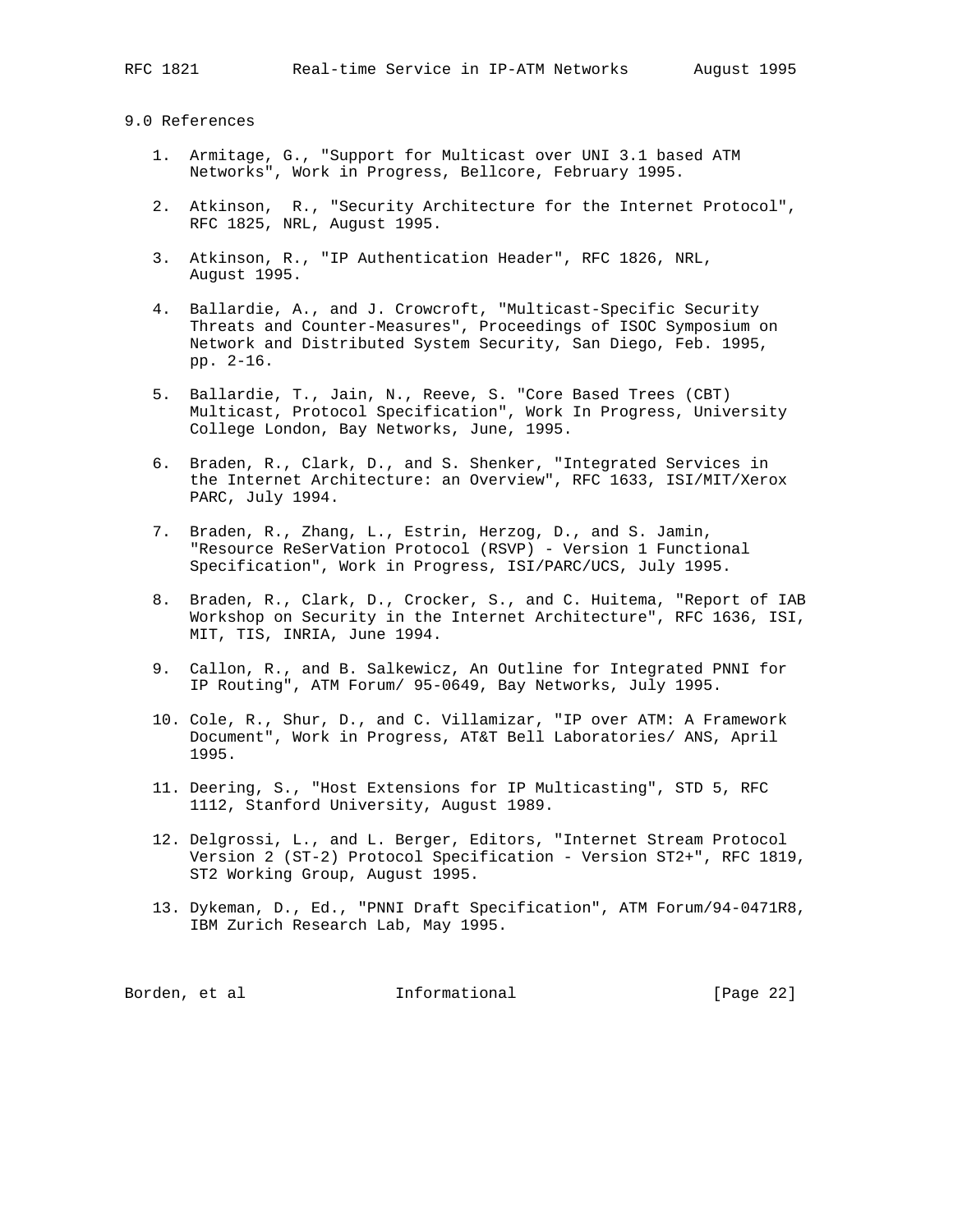- 14. Goyal, P., Lam, S., and Vin, H., "Determining End-to-End Delay Bounds in Heterogeneous Networks," 5th International Workshop on Network and Operating System Support for Digital Audio and Video, April, 1995.(Available via URL http://www.cs.utexas.edu/users/dmcl)
- 15. Laubach, M., "Classical IP and ARP over ATM", RFC 1577, HP, January 1994.
- 16. Moy, J., "OSPF Version 2", RFC 1583, Proteon, March 1994.
- 17. Moy, J., "Multicast Extensions to OSPF," RFC 1584, Proteon, March 1994.
- 18. Partridge, C., "A Proposed Flow Specification", RFC 1363, BBN, September 1992.
- 19. Perez, M., Liaw, F., Mankin, A., Hoffman, E., Grossman, D. and A. Malis, "ATM Signaling Support for IP over ATM", RFC 1755, ISI, Fore, Motorola Codex, Ascom Timeplex, February 1995.
- 20. Perkins, D., and Liaw, Fong-Ching, "Beyond Classical IP-Integrated IP and ATM Architecture Overview", ATM Forum/94-0935, Fore Systems, September 1994.
- 21. Perkins, D. and Liaw, Fong-Ching, "Beyond Classical IP-Integrated IP and ATM Protocol Specifications", ATM Forum/94-0936, Fore Systems, September 1994.
- 22. Romanow, A., and S. Floyd, "The Dynamics of TCP Traffic over ATM Networks", Proceedings of ACM SIGCOMM U94, London, August 1994, pp.79-88.
- 23. Shenker, S., and C. Partridge. "Specification of Guaranteed Quality of Service", Work in Progress, Xerox/BBN, July 1995.
- 24. Shenker, S., and C. Partridge. "Specification of Predictive Quality of Service", Work in Progress, Xerox/BBN, March 1995.
- 25. Shenker, S., C. Partridge and J. Wroclawski. "Specification of Controlled Delay Quality of Service", Work in Progress, Xerox/BBN/MIT, June 1995.
- 26. Schulzrinne, H., Casner, S., Frederick, R., and V. Jacobson, "RTP: A Transport Protocol for Real-time Applications", Work in Progress, GMD/ISI/Xerox/LBL, March 1995.
- 27. Topolcic, C., "Experimental Internet Stream Protocol, Version 2 (ST-II)", RFC 1190, BBN, October 1990.